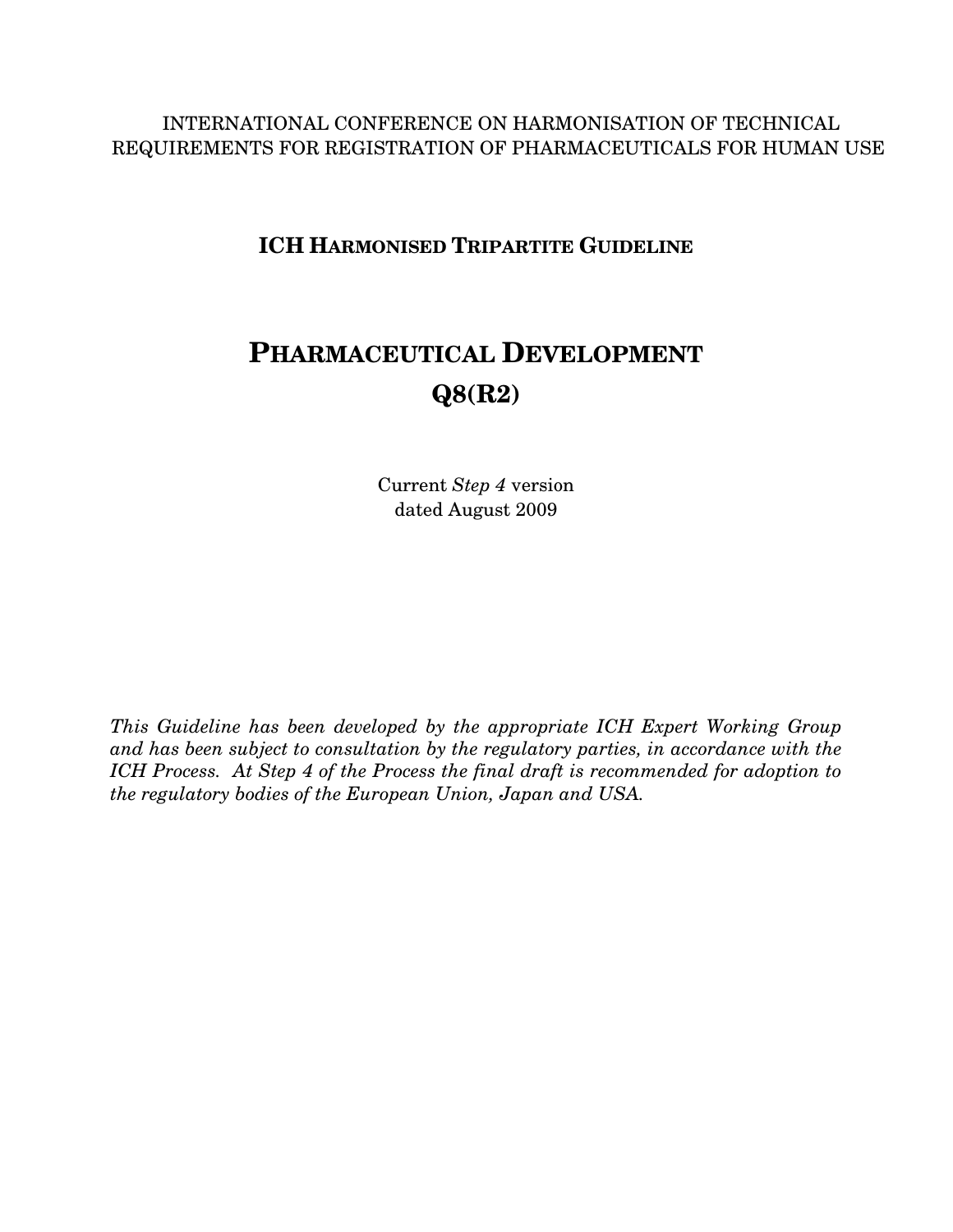## **Q8(R2) Document History**

| First        |         | Date |
|--------------|---------|------|
| Codification | History |      |

## **Parent Guideline: Pharmaceutical Development**

| Q8 | Approval of the Guideline by the Steering Committee under<br>Step 2 and release for public consultation.                                   | 18<br>November<br>2004 |
|----|--------------------------------------------------------------------------------------------------------------------------------------------|------------------------|
| Q8 | Approval of the Guideline by the Steering Committee under<br>Step 4 and recommendation for adoption to the three ICH<br>regulatory bodies. | 10<br>November<br>2005 |

## **Annex to the Parent Guideline: Pharmaceutical Development**

| Annex to Q8 | Approval of the Annex by the Steering Committee under Step<br>2 and release for public consultation.                                   | November<br>2007       |
|-------------|----------------------------------------------------------------------------------------------------------------------------------------|------------------------|
| Annex to Q8 | Approval of the Annex by the Steering Committee under Step<br>4 and recommendation for adoption to the three ICH<br>regulatory bodies. | 13<br>November<br>2008 |

## **Addition of Annex to the Parent Guideline**

| Q8(R1) | The parent guideline "Pharmaceutical Development" was       | November |
|--------|-------------------------------------------------------------|----------|
|        | recoded $Q8(R1)$ following the addition of the Annex to the | 2008     |
|        | parent guideline.                                           |          |

## **Current** *Step 4* **version**

| Q8(R2) | Corrigendum to titles of "Figure 2a" and "Figure 2b" of | August |
|--------|---------------------------------------------------------|--------|
|        | "Example 2" on page 23.                                 | 2009   |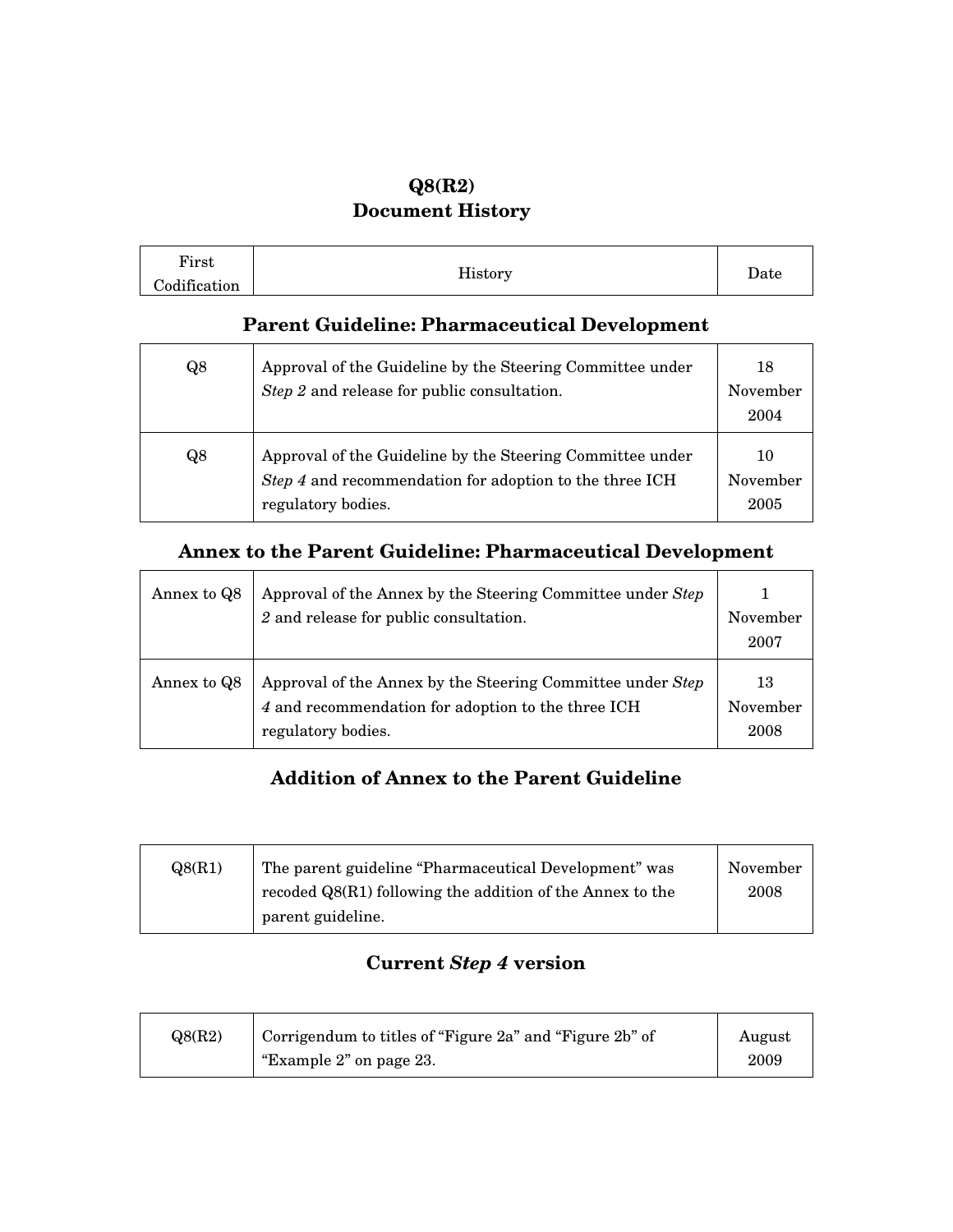## PHARMACEUTICAL DEVELOPMENT

### **ICH Harmonised Tripartite Guideline**

## **TABLE OF CONTENTS**

### **PART I:**

## PHARMACEUTICAL DEVELOPMENT

| 1.  |                |  |
|-----|----------------|--|
| 1.1 |                |  |
| 1.2 |                |  |
| 2.  |                |  |
| 2.1 | 2.1.1<br>2.1.2 |  |
| 2.2 | 2.2.2<br>2.2.3 |  |
| 2.3 |                |  |
| 2.4 |                |  |
| 2.5 |                |  |
| 2.6 |                |  |
| 3.  |                |  |

### **PART II:**

### ANNEX TO PHARMACEUTICAL DEVELOPMENT

| 1.  |                                                                             |
|-----|-----------------------------------------------------------------------------|
| 2.  | <b>ELEMENTS OF PHARMACEUTICAL DEVELOPMENT  10</b>                           |
| 2.1 |                                                                             |
| 2.2 |                                                                             |
| 2.3 | Risk Assessment: Linking Material Attributes and Process Parameters to Drug |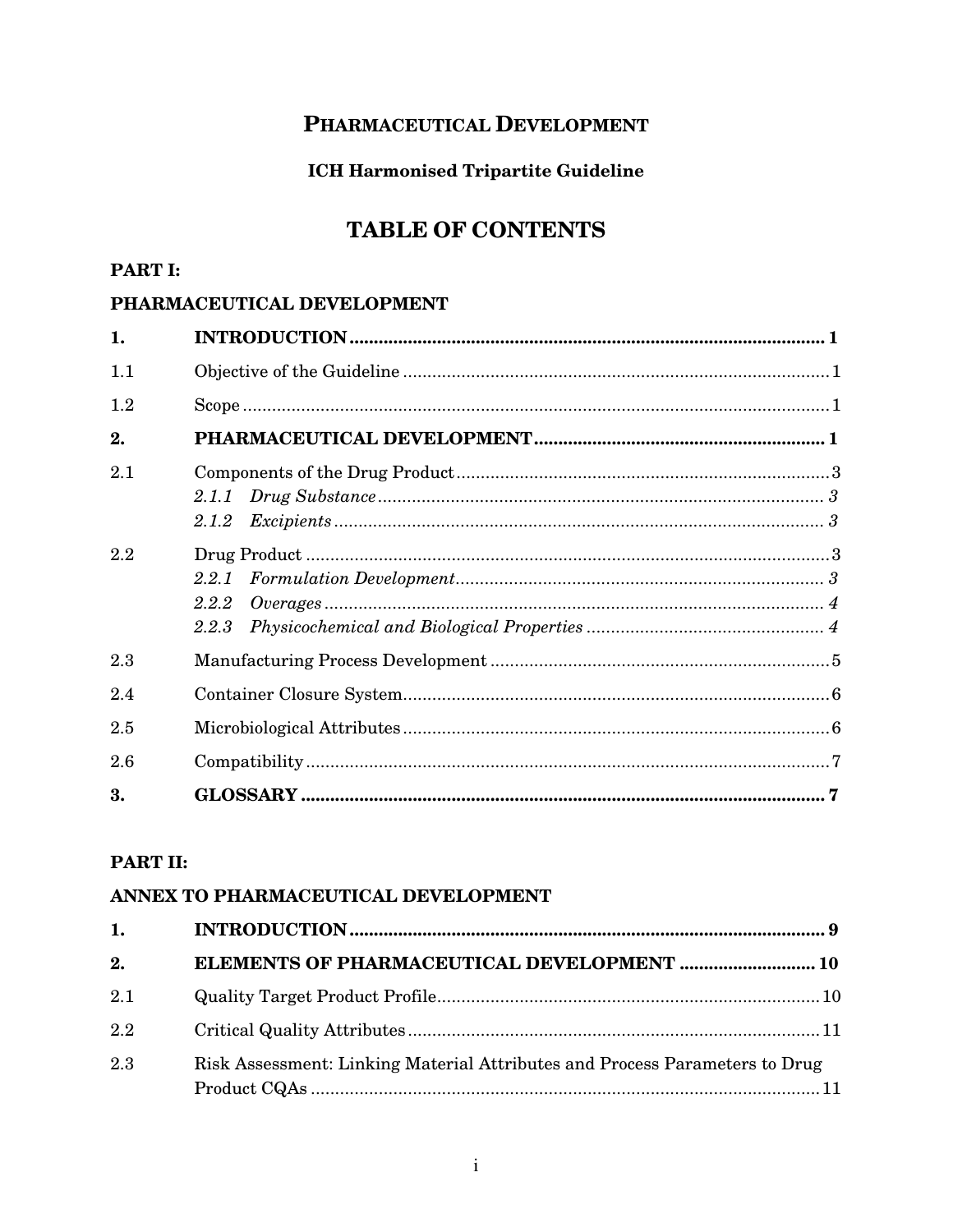|     | 2.4.1                                                                                                          |  |  |
|-----|----------------------------------------------------------------------------------------------------------------|--|--|
|     | 2.4.2                                                                                                          |  |  |
|     | 2.4.3                                                                                                          |  |  |
|     | 2.4.4                                                                                                          |  |  |
|     | 2.4.5                                                                                                          |  |  |
|     | 2.4.6                                                                                                          |  |  |
| 2.5 |                                                                                                                |  |  |
| 2.6 | Product Lifecycle Management and Continual Improvement 14                                                      |  |  |
| 3.  | <b>SUBMISSION OF PHARMACEUTICAL DEVELOPMENT AND RELATED</b><br>INFORMATION IN COMMON TECHNICAL DOCUMENTS (CTD) |  |  |
|     |                                                                                                                |  |  |
| 3.1 | Quality Risk Management and Product and Process Development 15                                                 |  |  |
| 3.2 |                                                                                                                |  |  |
| 3.3 |                                                                                                                |  |  |
| 3.4 |                                                                                                                |  |  |
| 4.  |                                                                                                                |  |  |
|     | Appendix 1. Differing Approaches to Pharmaceutical Development 18                                              |  |  |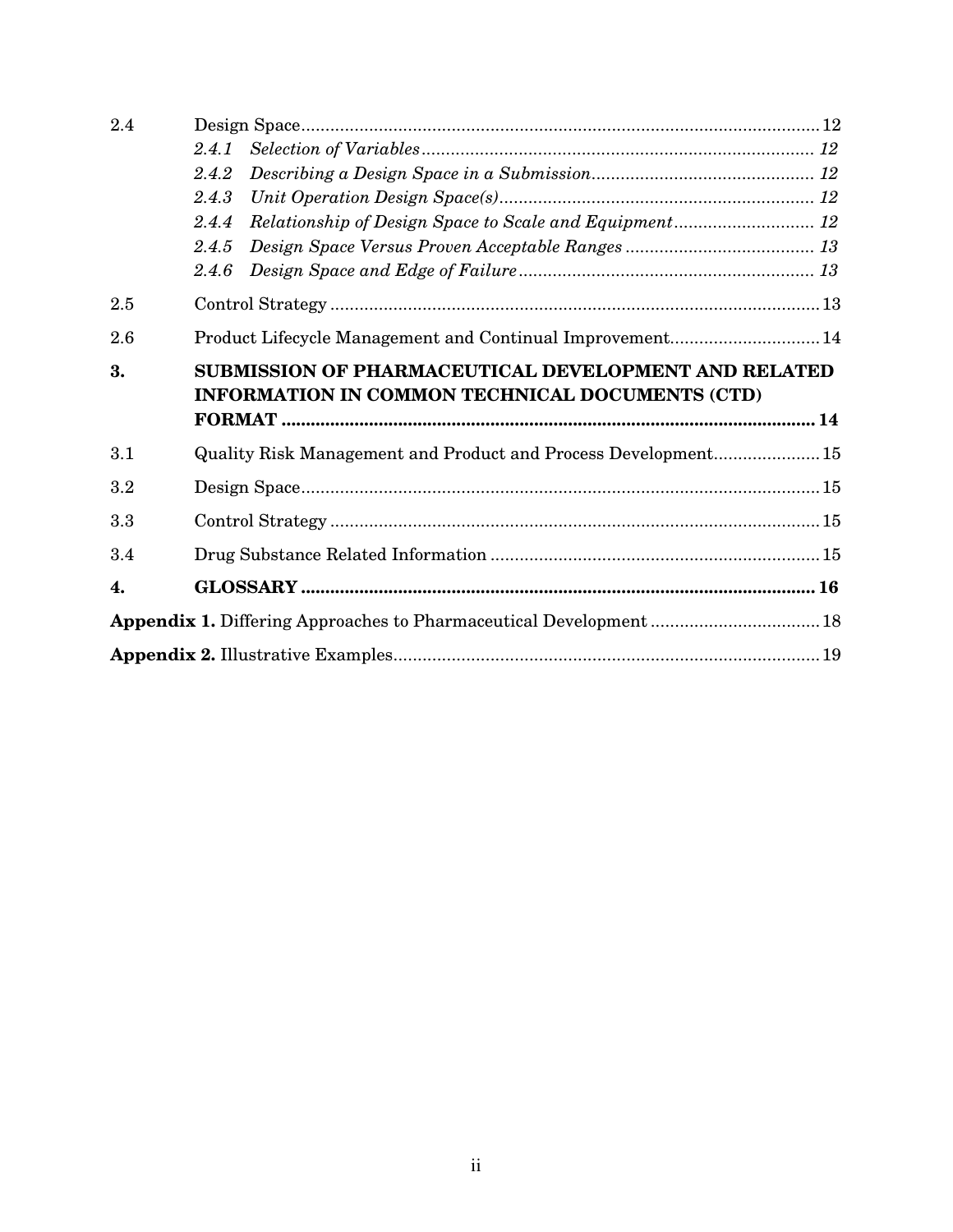#### **PART I:**

#### **PHARMACEUTICAL DEVELOPMENT**

#### **ICH Harmonised Tripartite Guideline**

Having reached *Step 4* of the ICH Process at the ICH Steering Committee meeting on 10 November 2005, this guideline is recommended for adoption to the three regulatory parties to ICH

#### **1. INTRODUCTION**

#### **1.1 Objective of the Guideline**

This guideline describes the suggested contents for the 3.2.P.2 (Pharmaceutical Development) section of a regulatory submission in the ICH M4 Common Technical Document (CTD) format.

The Pharmaceutical Development section provides an opportunity to present the knowledge gained through the application of scientific approaches and quality risk management (for definition, see ICH Q9) to the development of a product and its manufacturing process. It is first produced for the original marketing application and can be updated to support new knowledge gained over the lifecycle**\*** of a product. The Pharmaceutical Development section is intended to provide a comprehensive understanding of the product and manufacturing process for reviewers and inspectors. The guideline also indicates areas where the demonstration of greater understanding of pharmaceutical and manufacturing sciences can create a basis for flexible regulatory approaches. The degree of regulatory flexibility is predicated on the level of relevant scientific knowledge provided.

#### **1.2 Scope**

This guideline is intended to provide guidance on the contents of Section 3.2.P.2 (Pharmaceutical Development) for drug products as defined in the scope of Module 3 of the Common Technical Document (ICH guideline M4). The guideline does not apply to contents of submissions for drug products during the clinical research stages of drug development. However, the principles in this guideline are important to consider during those stages as well. This guideline might also be appropriate for other types of products. To determine the applicability of this guideline to a particular type of product, applicants can consult with the appropriate regulatory authorities.

#### **2. PHARMACEUTICAL DEVELOPMENT**

The aim of pharmaceutical development is to design a quality product and its manufacturing process to consistently deliver the intended performance of the product. The information and knowledge gained from pharmaceutical development studies and manufacturing experience provide scientific understanding to support the establishment of the design space**\***, specifications, and manufacturing controls.

Information from pharmaceutical development studies can be a basis for quality risk management. It is important to recognize that quality**\*** cannot be tested into products;

 $\overline{a}$ 

<sup>\*</sup> See Glossary for definition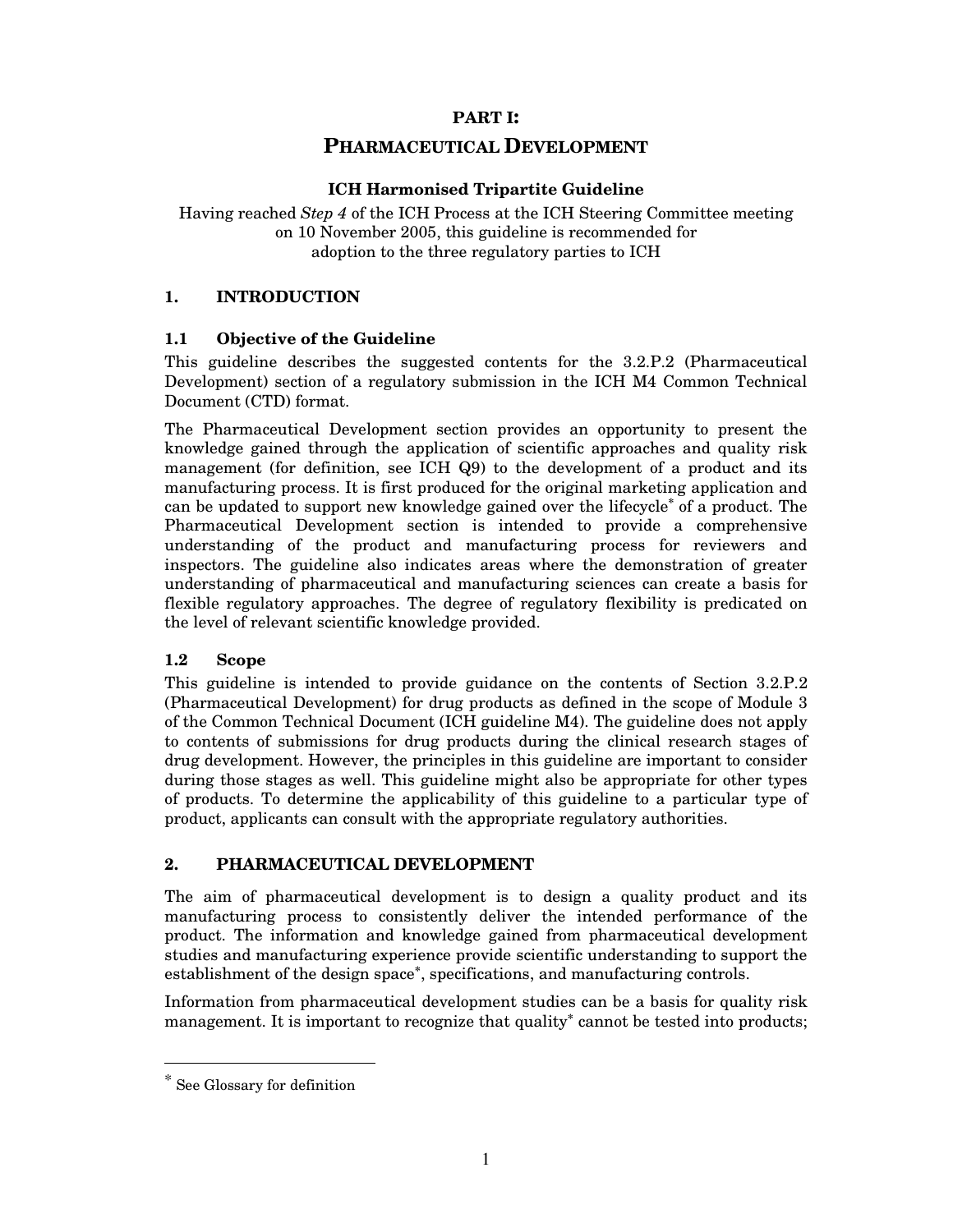i.e., quality should be built in by design. Changes in formulation and manufacturing processes during development and lifecycle management should be looked upon as opportunities to gain additional knowledge and further support establishment of the design space. Similarly, inclusion of relevant knowledge gained from experiments giving unexpected results can also be useful. Design space is proposed by the applicant and is subject to regulatory assessment and approval. Working within the design space is not considered as a change. Movement out of the design space is considered to be a change and would normally initiate a regulatory post approval change process.

The Pharmaceutical Development section should describe the knowledge that establishes that the type of dosage form selected and the formulation proposed are suitable for the intended use. This section should include sufficient information in each part to provide an understanding of the development of the drug product and its manufacturing process. Summary tables and graphs are encouraged where they add clarity and facilitate review.

At a minimum, those aspects of drug substances, excipients, container closure systems, and manufacturing processes that are critical to product quality should be determined and control strategies justified. Critical formulation attributes and process parameters are generally identified through an assessment of the extent to which their variation can have impact on the quality of the drug product.

In addition, the applicant can choose to conduct pharmaceutical development studies that can lead to an enhanced knowledge of product performance over a wider range of material attributes, processing options and process parameters. Inclusion of this additional information in this section provides an opportunity to demonstrate a higher degree of understanding of material attributes, manufacturing processes and their controls. This scientific understanding facilitates establishment of an expanded design space. In these situations, opportunities exist to develop more flexible regulatory approaches, for example, to facilitate:

- risk-based regulatory decisions (reviews and inspections);
- manufacturing process improvements, within the approved design space described in the dossier, without further regulatory review;
- reduction of post-approval submissions;
- real-time quality control, leading to a reduction of end-product release testing.

To realise this flexibility, the applicant should demonstrate an enhanced knowledge of product performance over a range of material attributes, manufacturing process options and process parameters. This understanding can be gained by application of, for example, formal experimental designs**\*** , process analytical technology (PAT)**\*** , and/or prior knowledge. Appropriate use of quality risk management principles can be helpful in prioritising the additional pharmaceutical development studies to collect such knowledge.

The design and conduct of pharmaceutical development studies should be consistent with their intended scientific purpose. It should be recognized that the level of

 $\overline{a}$ 

**<sup>\*</sup>** See Glossary for definition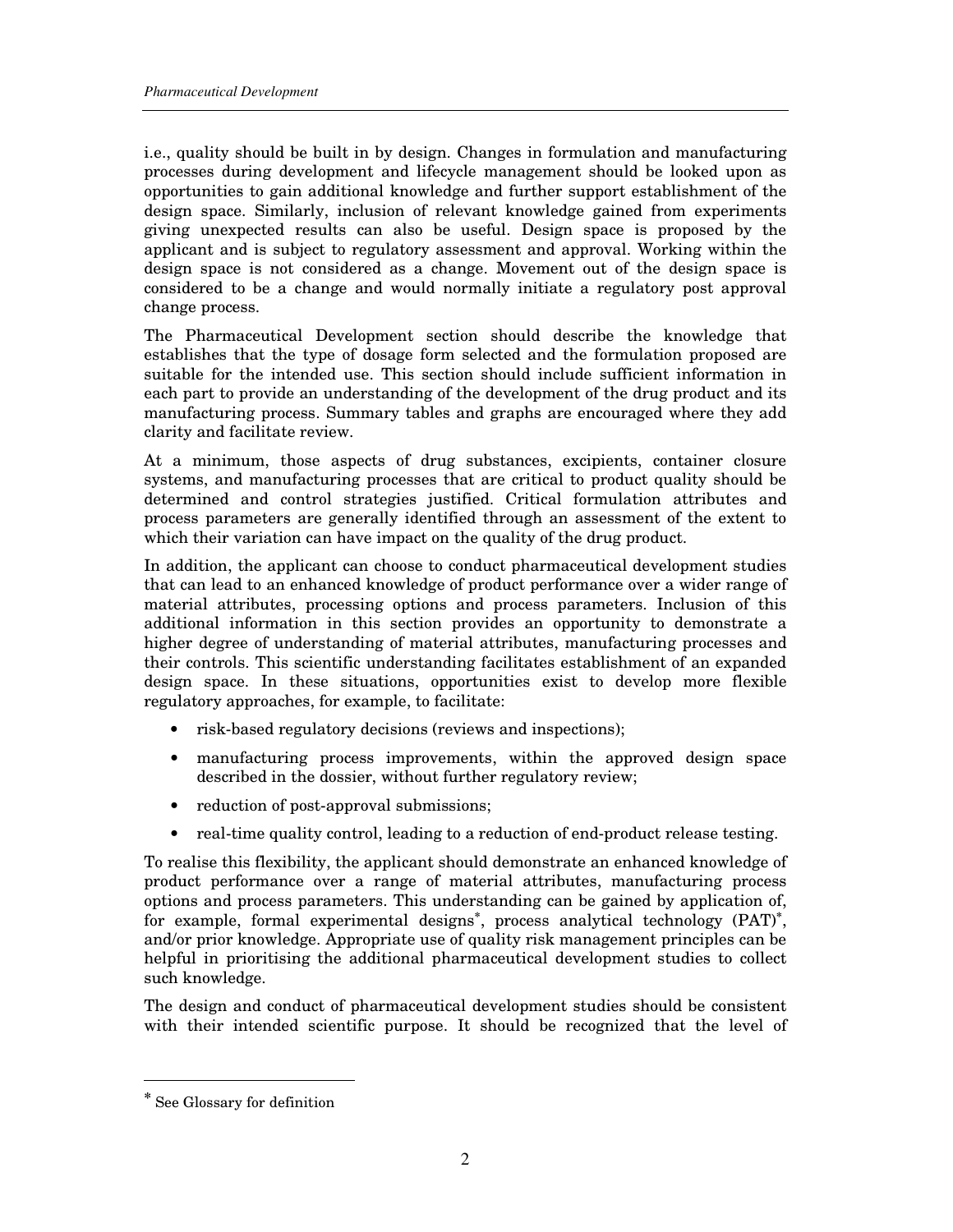knowledge gained, and not the volume of data, provides the basis for science-based submissions and their regulatory evaluation.

#### **2.1 Components of the Drug Product**

#### *2.1.1 Drug Substance*

The physicochemical and biological properties of the drug substance that can influence the performance of the drug product and its manufacturability, or were specifically designed into the drug substance (e.g., solid state properties), should be identified and discussed. Examples of physicochemical and biological properties that might need to be examined include solubility, water content, particle size, crystal properties, biological activity, and permeability. These properties could be interrelated and might need to be considered in combination.

To evaluate the potential effect of drug substance physicochemical properties on the performance of the drug product, studies on drug product might be warranted. For example, the ICH *Q6A Specifications: Test Procedures and Acceptance Criteria for New Drug Substances and New Drug Products: Chemical Substances* describes some of the circumstances in which drug product studies are recommended (e.g., Decision Tree #3 and #4 (Part 2)). This approach applies equally for the ICH *Q6B Specifications: Test Procedures and Acceptance Criteria for Biotechnology/Biological Products*. The knowledge gained from the studies investigating the potential effect of drug substance properties on drug product performance can be used, as appropriate, to justify elements of the drug substance specification (3.2.S.4.5).

The compatibility of the drug substance with excipients listed in 3.2.P.1 should be evaluated. For products that contain more than one drug substance, the compatibility of the drug substances with each other should also be evaluated.

#### *2.1.2 Excipients*

The excipients chosen, their concentration, and the characteristics that can influence the drug product performance (e.g., stability, bioavailability) or manufacturability should be discussed relative to the respective function of each excipient. This should include all substances used in the manufacture of the drug product, whether they appear in the finished product or not (e.g., processing aids). Compatibility of excipients with other excipients, where relevant (for example, combination of preservatives in a dual preservative system), should be established. The ability of excipients (e.g., antioxidants, penetration enhancers, disintegrants, release controlling agents) to provide their intended functionality, and to perform throughout the intended drug product shelf life, should also be demonstrated. The information on excipient performance can be used, as appropriate, to justify the choice and quality attributes of the excipient, and to support the justification of the drug product specification (3.2.P.5.6).

Information to support the safety of excipients, when appropriate, should be crossreferenced (3.2.P.4.6).

#### **2.2 Drug Product**

#### *2.2.1 Formulation Development*

A summary should be provided describing the development of the formulation, including identification of those attributes that are critical to the quality of the drug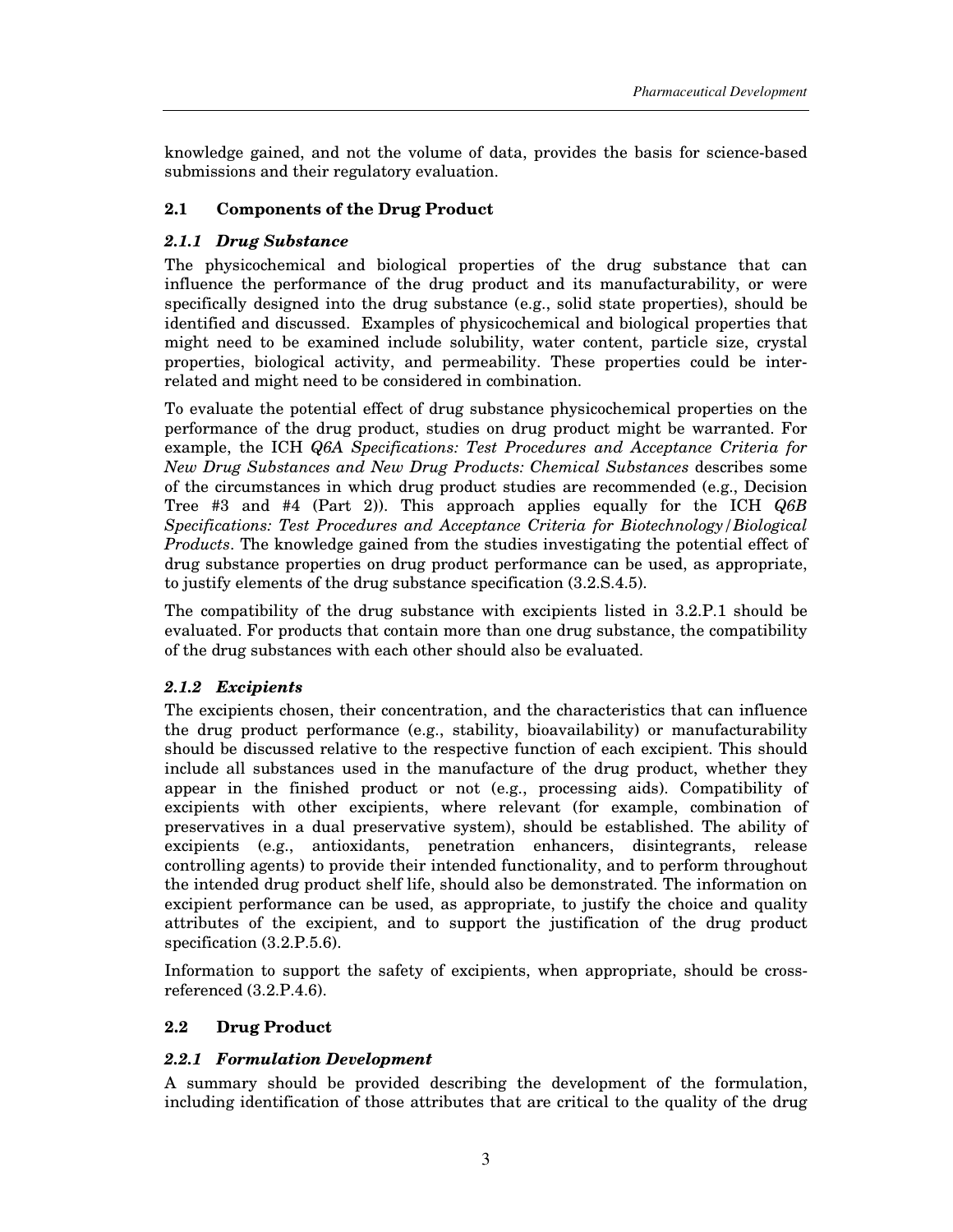product, taking into consideration intended usage and route of administration. Information from formal experimental designs can be useful in identifying critical or interacting variables that might be important to ensure the quality of the drug product.

The summary should highlight the evolution of the formulation design from initial concept up to the final design. This summary should also take into consideration the choice of drug product components (e.g., the properties of the drug substance, excipients, container closure system, any relevant dosing device), the manufacturing process, and, if appropriate, knowledge gained from the development of similar drug product(s).

Any excipient ranges included in the batch formula (3.2.P.3.2) should be justified in this section of the application; this justification can often be based on the experience gained during development or manufacture.

A summary of formulations used in clinical safety and efficacy and in any relevant bioavailability or bioequivalence studies should be provided. Any changes between the proposed commercial formulation and those formulations used in pivotal clinical batches and primary stability batches should be clearly described and the rationale for the changes provided.

Information from comparative in vitro studies (e.g., dissolution) or comparative in vivo studies (e.g., bioequivalence) that links clinical formulations to the proposed commercial formulation described in 3.2.P.1 should be summarized and a crossreference to the studies (with study numbers) should be provided. Where attempts have been made to establish an in vitro/in vivo correlation, the results of those studies, and a cross-reference to the studies (with study numbers), should be provided in this section. A successful correlation can assist in the selection of appropriate dissolution acceptance criteria, and can potentially reduce the need for further bioequivalence studies following changes to the product or its manufacturing process.

Any special design features of the drug product (e.g., tablet score line, overfill, anticounterfeiting measure as it affects the drug product) should be identified and a rationale provided for their use.

#### *2.2.2 Overages*

In general, use of an overage of a drug substance to compensate for degradation during manufacture or a product's shelf life, or to extend shelf life, is discouraged.

Any overages in the manufacture of the drug product, whether they appear in the final formulated product or not, should be justified considering the safety and efficacy of the product. Information should be provided on the 1) amount of overage, 2) reason for the overage (e.g., to compensate for expected and documented manufacturing losses), and 3) justification for the amount of overage. The overage should be included in the amount of drug substance listed in the batch formula (3.2.P.3.2).

#### *2.2.3 Physicochemical and Biological Properties*

The physicochemical and biological properties relevant to the safety, performance or manufacturability of the drug product should be identified and discussed. This includes the physiological implications of drug substance and formulation attributes. Studies could include, for example, the development of a test for respirable fraction of an inhaled product. Similarly, information supporting the selection of dissolution vs.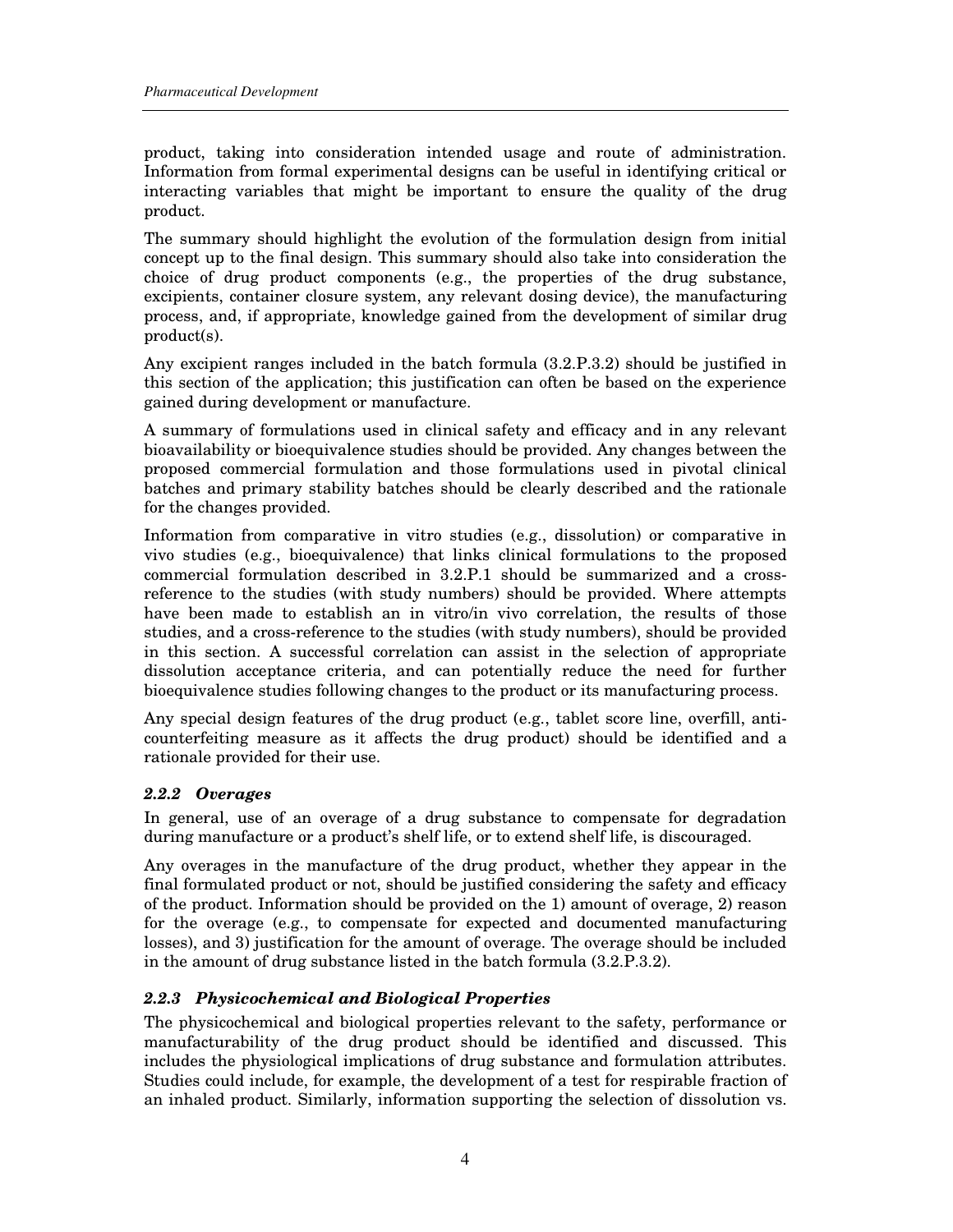disintegration testing, or other means to assure drug release, and the development and suitability of the chosen test, could be provided in this section. See also ICH *Q6A Specifications: Test Procedures And Acceptance Criteria For New Drug Substances And New Drug Products: Chemical Substances*; Decision Tree #4 (Part 3) and Decision Tree #7 (Part 1) or ICH *Q6B Specifications: Test Procedures and Acceptance Criteria for Biotechnology/Biological Products*. The discussion should cross-reference any relevant stability data in 3.2.P.8.3.

#### **2.3 Manufacturing Process Development**

The selection, the control, and any improvement of the manufacturing process described in 3.2.P.3.3 (i.e., intended for commercial production batches) should be explained. It is important to consider the critical formulation attributes, together with the available manufacturing process options, in order to address the selection of the manufacturing process and confirm the appropriateness of the components. Appropriateness of the equipment used for the intended products should be discussed. Process development studies should provide the basis for process improvement, process validation, continuous process verification**\*** (where applicable), and any process control requirements. Where appropriate, such studies should address microbiological as well as physical and chemical attributes. The knowledge gained from process development studies can be used, as appropriate, to justify the drug product specification (3.2.P.5.6).

The manufacturing process development programme or process improvement programme should identify any critical process parameters that should be monitored or controlled (e.g., granulation end point) to ensure that the product is of the desired quality.

For those products intended to be sterile an appropriate method of sterilization for the drug product and primary packaging material should be chosen and the choice justified.

Significant differences between the manufacturing processes used to produce batches for pivotal clinical trials (safety, efficacy, bioavailability, bioequivalence) or primary stability studies and the process described in 3.2.P.3.3 should be discussed. The discussion should summarise the influence of the differences on the performance, manufacturability and quality of the product. The information should be presented in a way that facilitates comparison of the processes and the corresponding batch analyses information (3.2.P.5.4). The information should include, for example, (1) the identity (e.g., batch number) and use of the batches produced (e.g., bioequivalence study batch number), (2) the manufacturing site, (3) the batch size, and (4) any significant equipment differences (e.g., different design, operating principle, size).

In order to provide flexibility for future process improvement, when describing the development of the manufacturing process, it is useful to describe measurement systems that allow monitoring of critical attributes or process end-points. Collection of process monitoring data during the development of the manufacturing process can provide useful information to enhance process understanding. The process control strategies that provide process adjustment capabilities to ensure control of all critical attributes should be described.

 $\overline{a}$ 

**<sup>\*</sup>** See Glossary for definition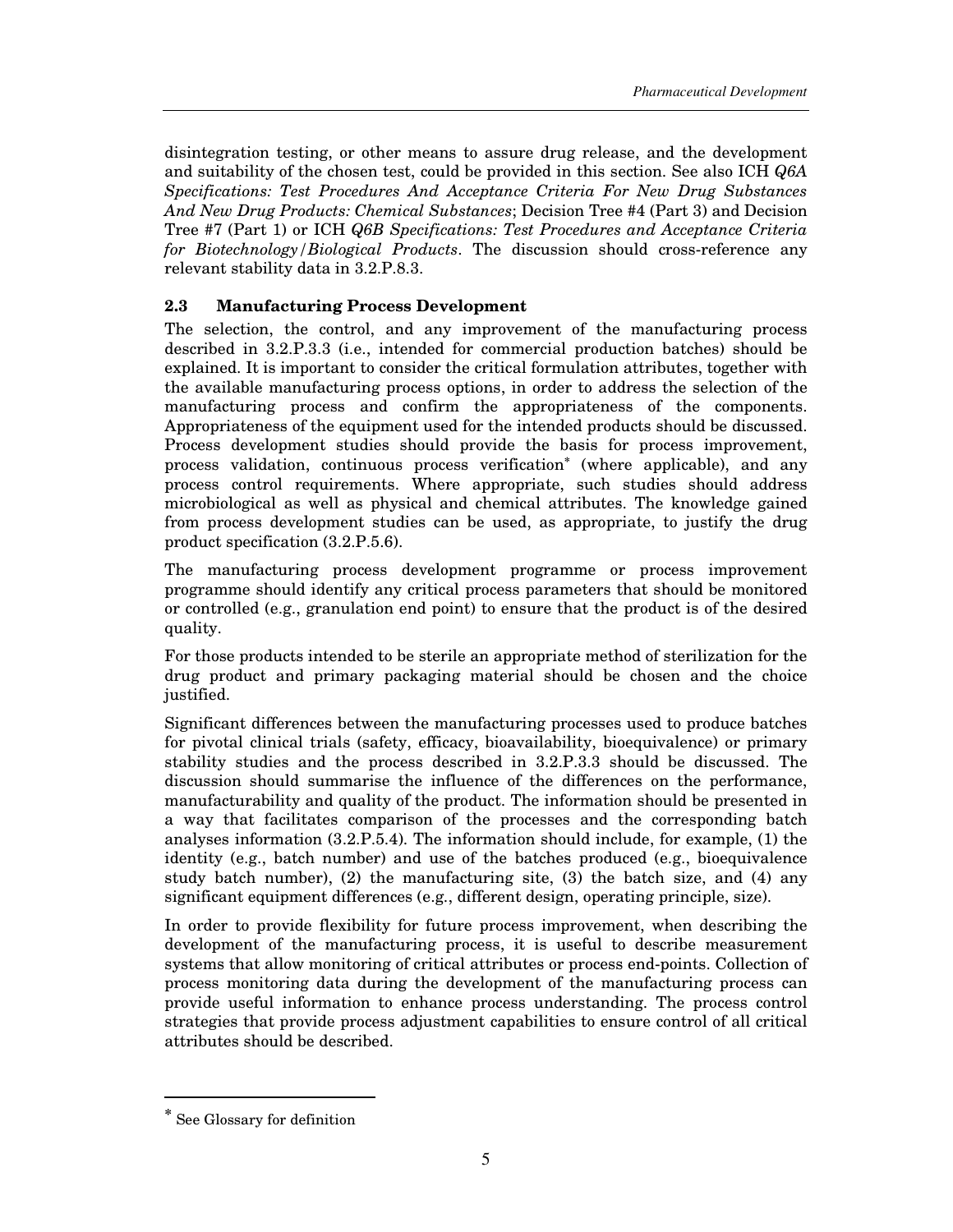An assessment of the ability of the process to reliably produce a product of the intended quality (e.g., the performance of the manufacturing process under different operating conditions, at different scales, or with different equipment) can be provided. An understanding of process robustness**\*** can be useful in risk assessment and risk reduction (see ICH *Q9 Quality Risk Management* glossary for definition) and to support future manufacturing and process improvement, especially in conjunction with the use of risk management tools (see ICH *Q9 Quality Risk Management*).

#### **2.4 Container Closure System**

The choice and rationale for selection of the container closure system for the commercial product (described in 3.2.P.7) should be discussed. Consideration should be given to the intended use of the drug product and the suitability of the container closure system for storage and transportation (shipping), including the storage and shipping container for bulk drug product, where appropriate.

The choice of materials for primary packaging should be justified. The discussion should describe studies performed to demonstrate the integrity of the container and closure. A possible interaction between product and container or label should be considered.

The choice of primary packaging materials should consider, e.g., choice of materials, protection from moisture and light, compatibility of the materials of construction with the dosage form (including sorption to container and leaching), and safety of materials of construction. Justification for secondary packaging materials should be included, when relevant.

If a dosing device is used (e.g., dropper pipette, pen injection device, dry powder inhaler), it is important to demonstrate that a reproducible and accurate dose of the product is delivered under testing conditions which, as far as possible, simulate the use of the product.

#### **2.5 Microbiological Attributes**

Where appropriate, the microbiological attributes of the drug product should be discussed in this section (3.2.P.2.5). The discussion should include, for example:

- The rationale for performing or not performing microbial limits testing for non sterile drug products (e.g., Decision Tree #8 in ICH *Q6A Specifications: Test Procedures and Acceptance Criteria for New Drug Substances and New Drug Products: Chemical Substances* and ICH *Q6B Specifications: Test Procedures and Acceptance Criteria for Biotechnology/Biological Products)*;
- The selection and effectiveness of preservative systems in products containing antimicrobial preservative or the antimicrobial effectiveness of products that are inherently antimicrobial;
- For sterile products, the integrity of the container closure system as it relates to preventing microbial contamination.

Although chemical testing for preservative content is the attribute normally included in the drug product specification, antimicrobial preservative effectiveness should be demonstrated during development. The lowest specified concentration of antimicrobial preservative should be demonstrated to be effective in controlling micro-

 $\overline{a}$ 

**<sup>\*</sup>** See Glossary for definition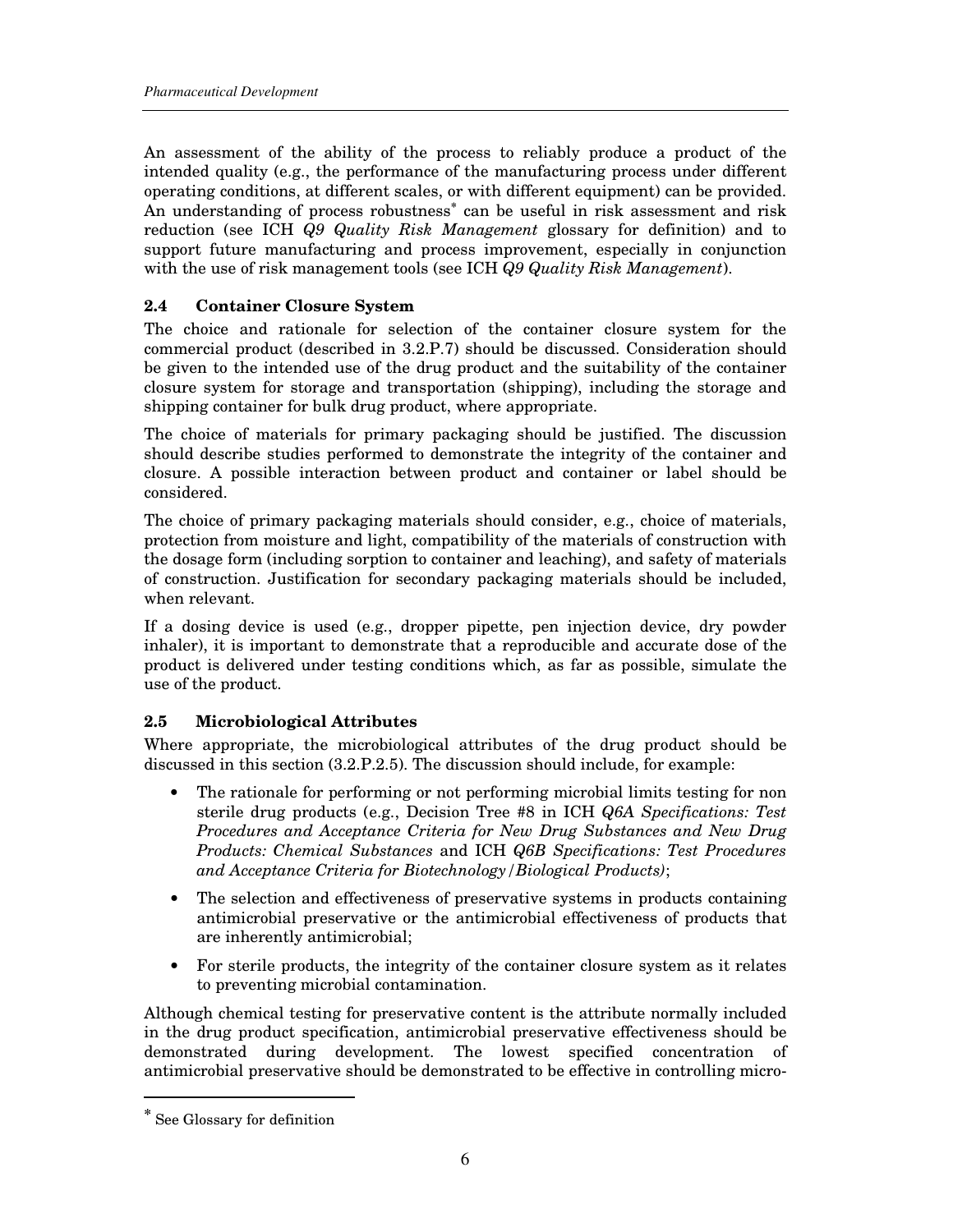organisms by using an antimicrobial preservative effectiveness test. The concentration used should be justified in terms of efficacy and safety, such that the minimum concentration of preservative that gives the required level of efficacy throughout the intended shelf life of the product is used. Where relevant, microbial challenge testing under testing conditions that, as far as possible, simulate patient use should be performed during development and documented in this section.

#### **2.6 Compatibility**

The compatibility of the drug product with reconstitution diluents (e.g., precipitation, stability) should be addressed to provide appropriate and supportive information for the labelling. This information should cover the recommended in-use shelf life, at the recommended storage temperature and at the likely extremes of concentration. Similarly, admixture or dilution of products prior to administration (e.g., product added to large volume infusion containers) might need to be addressed.

#### **3. GLOSSARY**

#### **Continuous Process Verification:**

An alternative approach to process validation in which manufacturing process performance is continuously monitored and evaluated.

#### **Design Space:**

The multidimensional combination and interaction of input variables (e.g., material attributes) and process parameters that have been demonstrated to provide assurance of quality. Working within the design space is not considered as a change. Movement out of the design space is considered to be a change and would normally initiate a regulatory post approval change process. Design space is proposed by the applicant and is subject to regulatory assessment and approval.

#### **Formal Experimental Design:**

A structured, organized method for determining the relationship between factors affecting a process and the output of that process. Also known as "Design of Experiments".

#### **Lifecycle:**

All phases in the life of a product from the initial development through marketing until the product's discontinuation.

#### **Process Analytical Technology (PAT):**

A system for designing, analyzing, and controlling manufacturing through timely measurements (i.e., during processing) of critical quality and performance attributes of raw and in-process materials and processes with the goal of ensuring final product quality.

#### **Process Robustness:**

Ability of a process to tolerate variability of materials and changes of the process and equipment without negative impact on quality.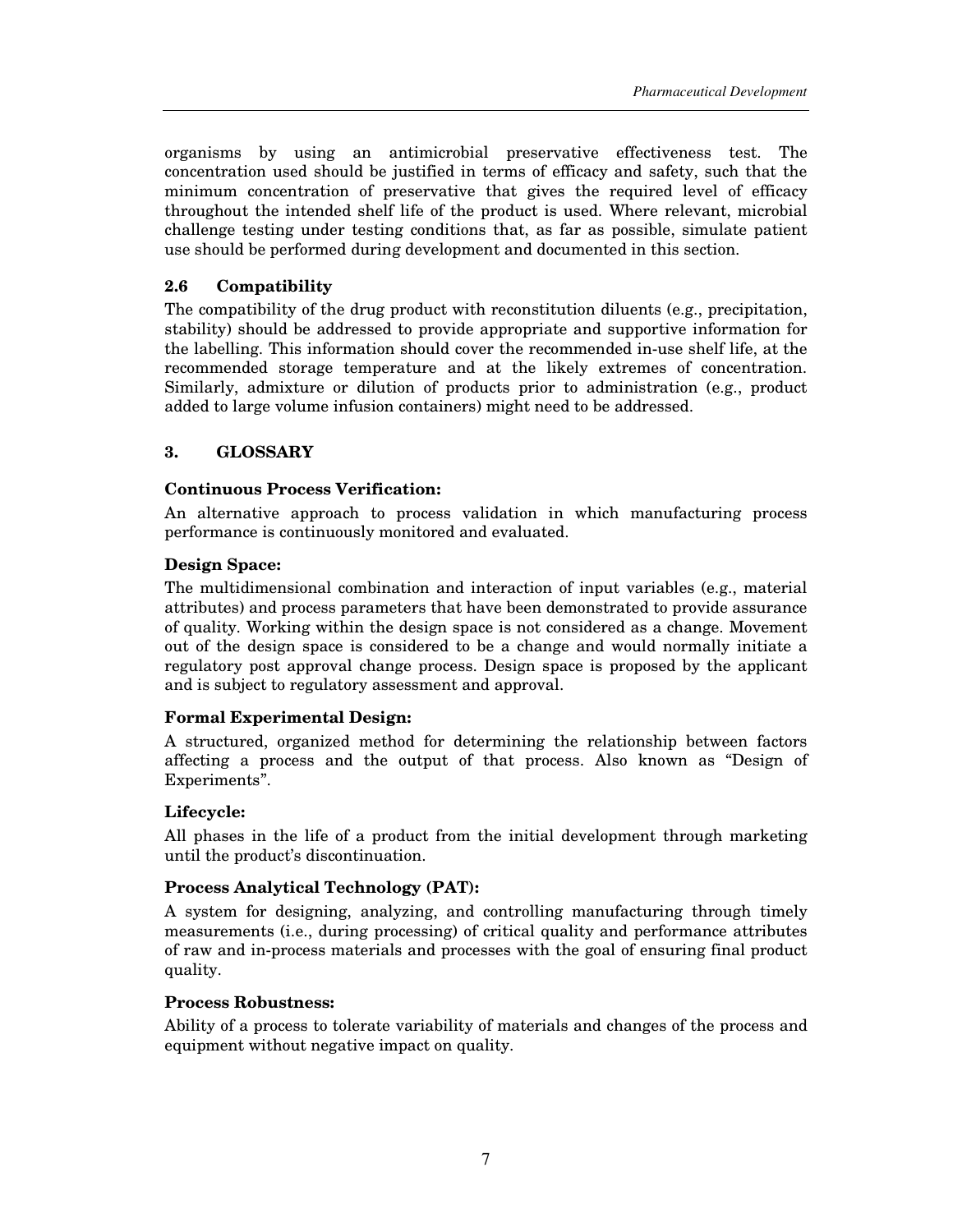#### **Quality:**

The suitability of either a drug substance or drug product for its intended use. This term includes such attributes as the identity, strength, and purity (from ICH *Q6A Specifications: Test Procedures and Acceptance Criteria for New Drug Substances and New Drug Products: Chemical Substances*).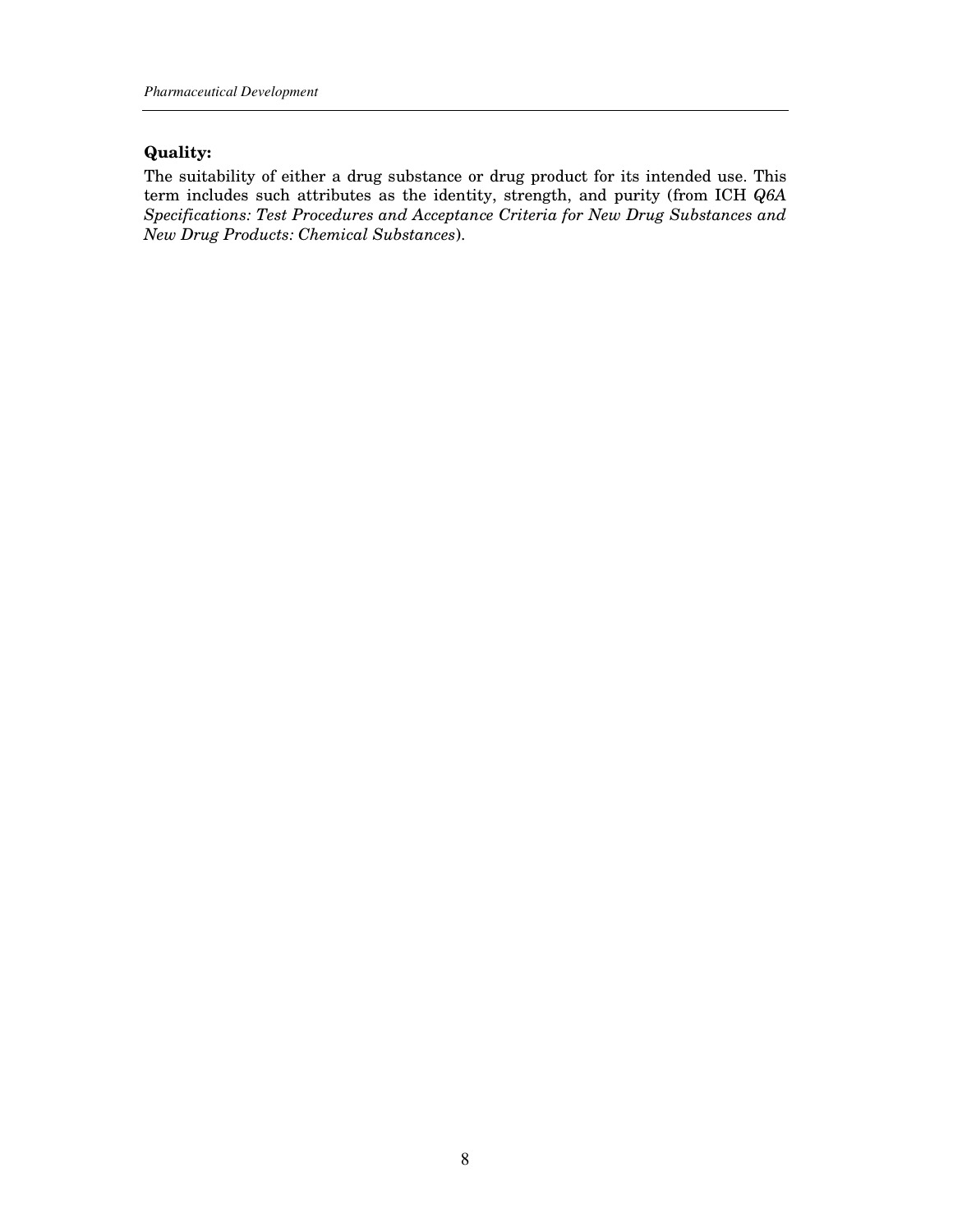#### **PART II:**

#### **PHARMACEUTICAL DEVELOPMENT - ANNEX**

#### **ICH Harmonised Tripartite Guideline**

Having reached *Step 4* of the ICH Process at the ICH Steering Committee meeting on 13 November 2008, this guideline is recommended for adoption to the three regulatory parties to ICH

#### **1. INTRODUCTION**

This guideline is an annex to ICH Q8 Pharmaceutical Development and provides further clarification of key concepts outlined in the core guideline. In addition, this annex describes the principles of quality by design**1** (QbD). The annex is not intended to establish new standards or to introduce new regulatory requirements; however, it shows how concepts and tools (e.g., design space**1**) outlined in the parent Q8 document could be put into practice by the applicant for all dosage forms. Where a company chooses to apply quality by design and quality risk management (ICH Q9, Quality Risk Management), linked to an appropriate pharmaceutical quality system, opportunities arise to enhance science- and risk-based regulatory approaches (see ICH Q10, Pharmaceutical Quality System).

#### Approaches to Pharmaceutical Development

In all cases, the product should be designed to meet patients' needs and the intended product performance. Strategies for product development vary from company to company and from product to product. The approach to, and extent of, development can also vary and should be outlined in the submission. An applicant might choose either an empirical approach or a more systematic approach to product development, or a combination of both. An illustration of the potential contrasts of these approaches is shown in Appendix 1. A more systematic approach to development (also defined as quality by design) can include, for example, incorporation of prior knowledge, results of studies using design of experiments, use of quality risk management, and use of knowledge management (see ICH Q10) throughout the lifecycle**1** of the product. Such a systematic approach can enhance achieving the desired quality of the product and help the regulators to better understand a company's strategy. Product and process understanding can be updated with the knowledge gained over the product lifecycle.

A greater understanding of the product and its manufacturing process can create a basis for more flexible regulatory approaches. The degree of regulatory flexibility is predicated on the level of relevant scientific knowledge provided in the registration application. It is the knowledge gained and submitted to the authorities, and not the volume of data collected, that forms the basis for science- and risk-based submissions and regulatory evaluations. Nevertheless, appropriate data demonstrating that this knowledge is based on sound scientific principles should be presented with each application.

Pharmaceutical development should include, at a minimum, the following elements:

 $\ddot{\phantom{a}}$ 

**<sup>1</sup>** See glossary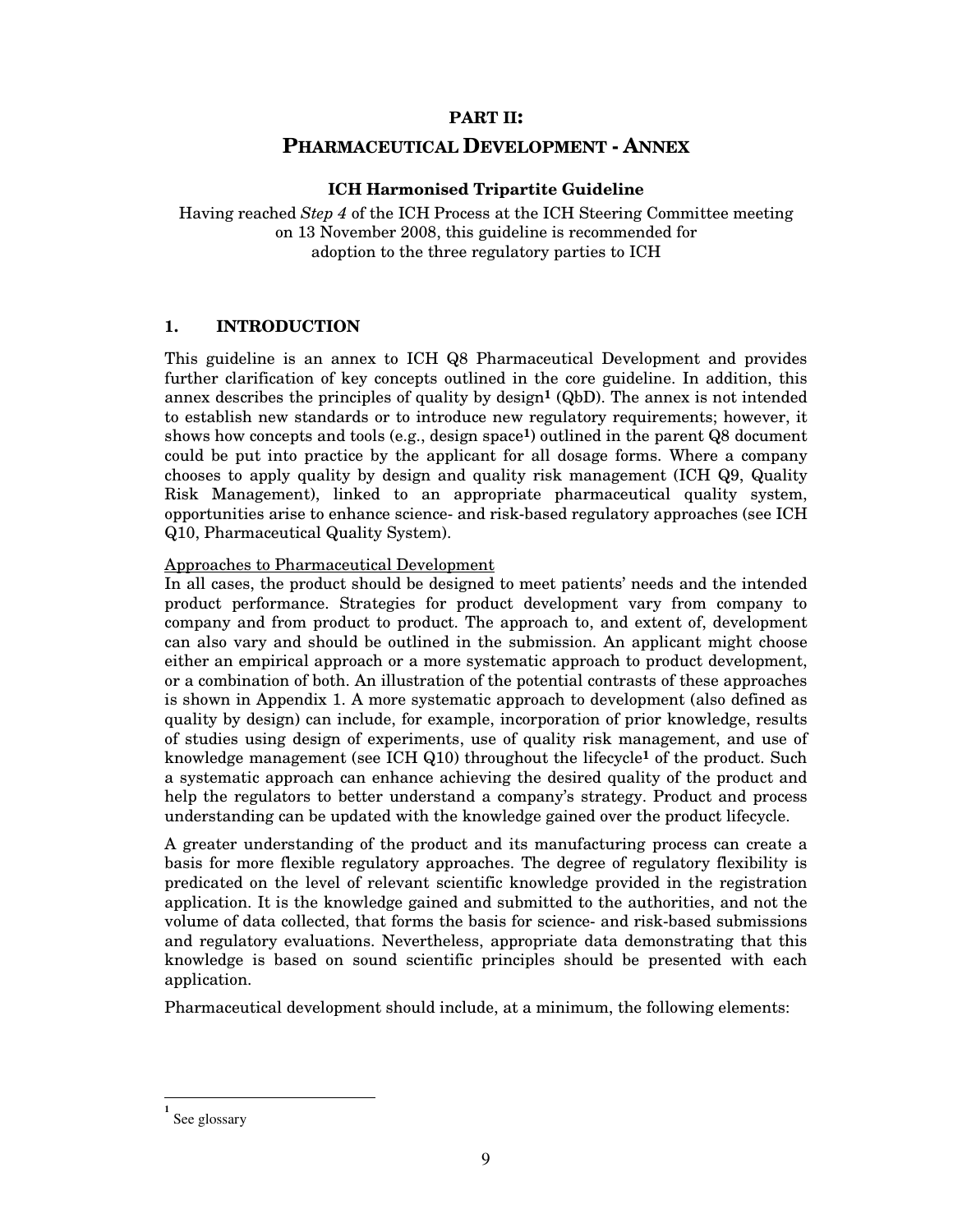- Defining the quality target product profile**1** (QTPP) as it relates to quality, safety and efficacy, considering e.g., the route of administration, dosage form, bioavailability, strength, and stability;
- Identifying potential critical quality attributes**1** (CQAs) of the drug product, so that those product characteristics having an impact on product quality can be studied and controlled;
- Determining the critical quality attributes of the drug substance, excipients etc., and selecting the type and amount of excipients to deliver drug product of the desired quality**1**;
- Selecting an appropriate manufacturing process ;
- Defining a control strategy**1**.

An enhanced, quality by design approach to product development would additionally include the following elements:

- A systematic evaluation, understanding and refining of the formulation and manufacturing process, including;
	- o Identifying, through e.g., prior knowledge, experimentation, and risk assessment, the material attributes and process parameters that can have an effect on product CQAs;
	- o Determining the functional relationships that link material attributes and process parameters to product CQAs;
- Using the enhanced product and process understanding in combination with quality risk management to establish an appropriate control strategy which can, for example, include a proposal for a design space(s) and/or real-time release testing**1**.

As a result, this more systematic approach could facilitate continual improvement and innovation throughout the product lifecycle (See ICH Q10).

#### **2. ELEMENTS OF PHARMACEUTICAL DEVELOPMENT**

The section that follows elaborates on possible approaches to gaining a more systematic, enhanced understanding of the product and process under development. The examples given are purely illustrative and are not intended to create new regulatory requirements.

#### **2.1 Quality Target Product Profile**

The quality target product profile forms the basis of design for the development of the product. Considerations for the quality target product profile could include:

- Intended use in clinical setting, route of administration, dosage form, delivery systems;
- Dosage strength(s);
- Container closure system;

 $\overline{a}$ 

**<sup>1</sup>** See glossary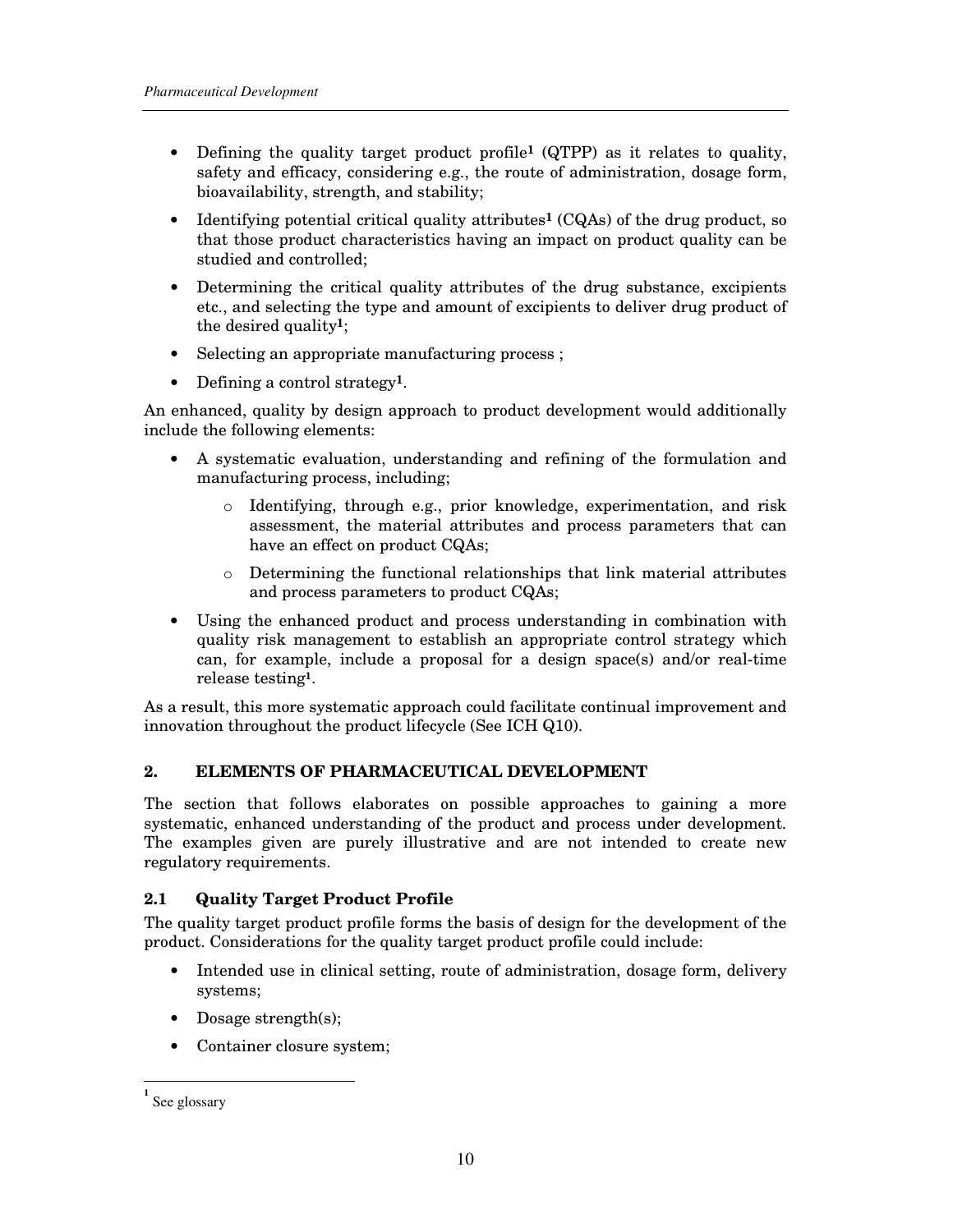- Therapeutic moiety release or delivery and attributes affecting pharmacokinetic characteristics (e.g., dissolution, aerodynamic performance) appropriate to the drug product dosage form being developed;
- Drug product quality criteria (e.g., sterility, purity, stability and drug release) appropriate for the intended marketed product.

#### **2.2 Critical Quality Attributes**

A CQA is a physical, chemical, biological, or microbiological property or characteristic that should be within an appropriate limit, range, or distribution to ensure the desired product quality. CQAs are generally associated with the drug substance, excipients, intermediates (in-process materials) and drug product.

CQAs of solid oral dosage forms are typically those aspects affecting product purity, strength, drug release and stability. CQAs for other delivery systems can additionally include more product specific aspects, such as aerodynamic properties for inhaled products, sterility for parenterals, and adhesion properties for transdermal patches. For drug substances, raw materials and intermediates, the CQAs can additionally include those properties (e.g., particle size distribution, bulk density) that affect drug product CQAs.

Potential drug product CQAs derived from the quality target product profile and/or prior knowledge are used to guide the product and process development. The list of potential CQAs can be modified when the formulation and manufacturing process are selected and as product knowledge and process understanding increase. Quality risk management can be used to prioritize the list of potential CQAs for subsequent evaluation. Relevant CQAs can be identified by an iterative process of quality risk management and experimentation that assesses the extent to which their variation can have an impact on the quality of the drug product.

#### **2.3 Risk Assessment: Linking Material Attributes and Process Parameters to Drug Product CQAs**

Risk assessment is a valuable science-based process used in quality risk management (see ICH Q9) that can aid in identifying which material attributes and process parameters potentially have an effect on product CQAs. Risk assessment is typically performed early in the pharmaceutical development process and is repeated as more information becomes available and greater knowledge is obtained.

Risk assessment tools can be used to identify and rank parameters (e.g., process, equipment, input materials) with potential to have an impact on product quality, based on prior knowledge and initial experimental data. For an illustrative example, see Appendix 2. The initial list of potential parameters can be quite extensive, but can be modified and prioritized by further studies (e.g., through a combination of design of experiments, mechanistic models). The list can be refined further through experimentation to determine the significance of individual variables and potential interactions. Once the significant parameters are identified, they can be further studied (e.g., through a combination of design of experiments, mathematical models, or studies that lead to mechanistic understanding) to achieve a higher level of process understanding.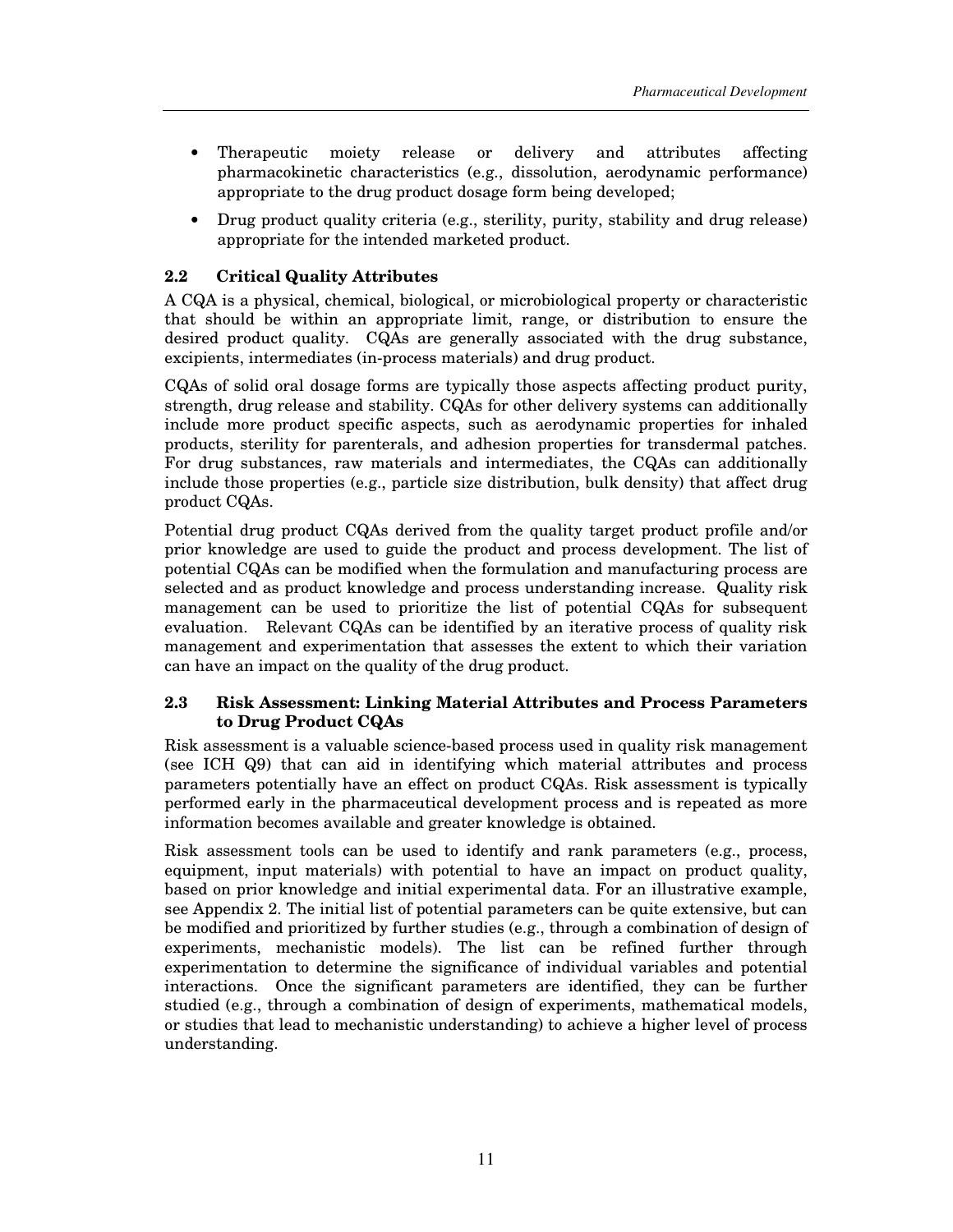#### **2.4 Design Space**

The relationship between the process inputs (material attributes and process parameters) and the critical quality attributes can be described in the design space (see examples in Appendix 2).

#### *2.4.1 Selection of Variables*

The risk assessment and process development experiments described in Section 2.3 can lead to an understanding of the linkage and effect of process parameters and material attributes on product CQAs, and also help identify the variables and their ranges within which consistent quality can be achieved. These process parameters and material attributes can thus be selected for inclusion in the design space.

A description should be provided in the application of the process parameters and material attributes considered for the design space, those that were included, and their effect on product quality. The rationale for inclusion in the design space should be presented. In some cases it is helpful to provide also the rationale as to why some parameters were excluded. Knowledge gained from studies should be described in the submission. Process parameters and material attributes that were not varied through development should be highlighted.

#### *2.4.2 Describing a Design Space in a Submission*

A design space can be described in terms of ranges of material attributes and process parameters, or through more complex mathematical relationships. It is possible to describe a design space as a time dependent function (e.g., temperature and pressure cycle of a lyophilisation cycle), or as a combination of variables such as components of a multivariate model. Scaling factors can also be included if the design space is intended to span multiple operational scales. Analysis of historical data can contribute to the establishment of a design space. Regardless of how a design space is developed, it is expected that operation within the design space will result in a product meeting the defined quality.

Examples of different potential approaches to presentation of a design space are presented in Appendix 2.

#### *2.4.3 Unit Operation Design Space(s)*

The applicant can choose to establish independent design spaces for one or more unit operations, or to establish a single design space that spans multiple operations. While a separate design space for each unit operation is often simpler to develop, a design space that spans the entire process can provide more operational flexibility. For example, in the case of a drug product that undergoes degradation in solution before lyophilisation, the design space to control the extent of degradation (e.g., concentration, time, temperature) could be expressed for each unit operation or as a sum over all unit operations.

#### *2.4.4 Relationship of Design Space to Scale and Equipment*

When describing a design space, the applicant should consider the type of operational flexibility desired. A design space can be developed at any scale. The applicant should justify the relevance of a design space developed at small or pilot scale to the proposed production scale manufacturing process and discuss the potential risks in the scale-up operation.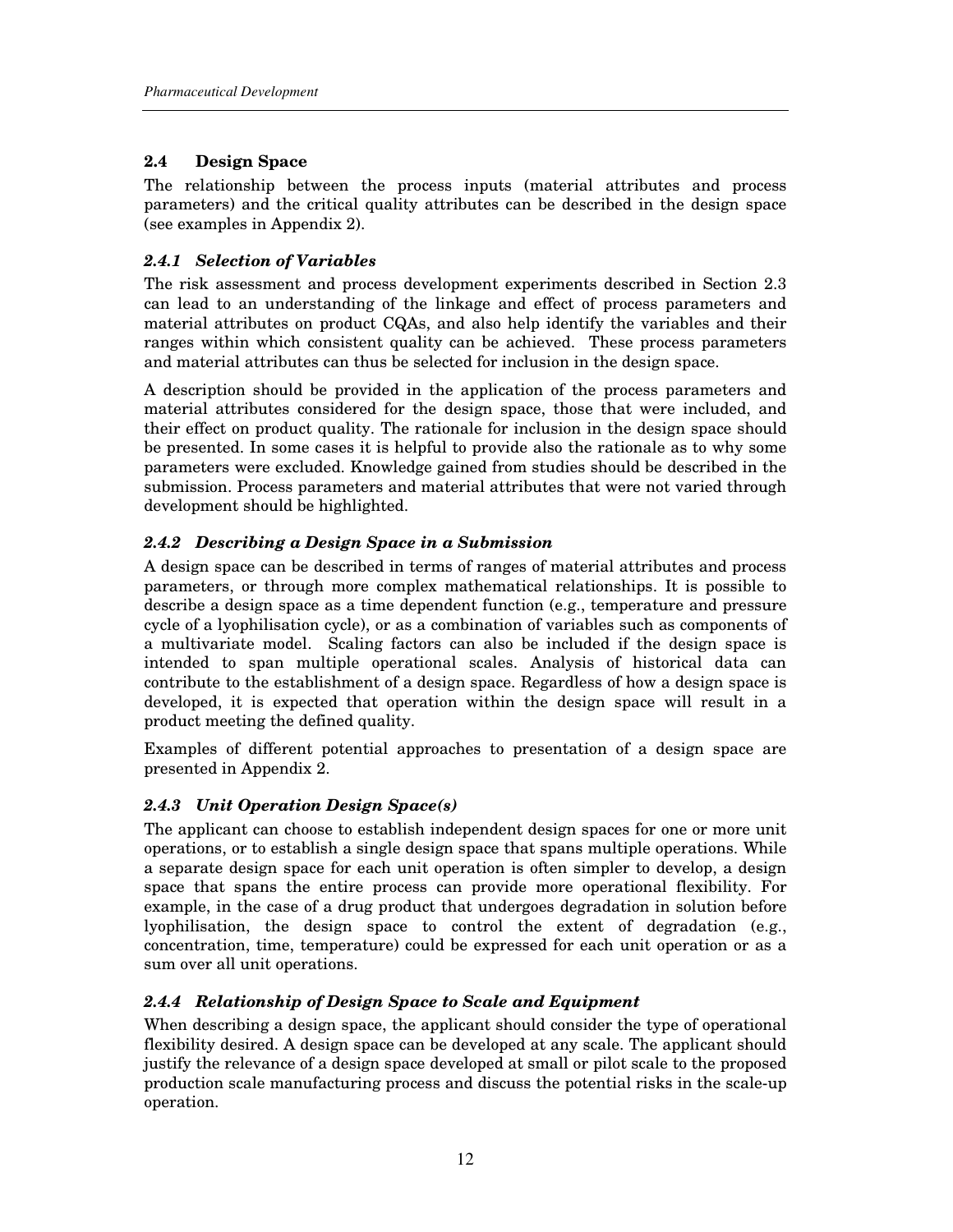If the applicant proposes the design space to be applicable to multiple operational scales, the design space should be described in terms of relevant scale-independent parameters. For example, if a product was determined to be shear sensitive in a mixing operation, the design space could include shear rate, rather than agitation rate. Dimensionless numbers and/or models for scaling can be included as part of the design space description.

#### *2.4.5 Design Space Versus Proven Acceptable Ranges*

A combination of proven acceptable ranges**<sup>1</sup>** does not constitute a design space. However, proven acceptable ranges based on univariate experimentation can provide useful knowledge about the process.

#### *2.4.6 Design Space and Edge of Failure*

It can be helpful to determine the edge of failure for process parameters or material attributes, beyond which the relevant quality attributes cannot be met. However, determining the edge of failure or demonstrating failure modes are not essential parts of establishing a design space.

#### **2.5 Control Strategy**

A control strategy is designed to ensure that a product of required quality will be produced consistently. The elements of the control strategy discussed in Section P.2 of the dossier should describe and justify how in-process controls and the controls of input materials (drug substance and excipients), intermediates (in-process materials), container closure system, and drug products contribute to the final product quality. These controls should be based on product, formulation and process understanding and should include, at a minimum, control of the critical process parameters**<sup>1</sup>** and material attributes.

A comprehensive pharmaceutical development approach will generate process and product understanding and identify sources of variability. Sources of variability that can impact product quality should be identified, appropriately understood, and subsequently controlled. Understanding sources of variability and their impact on downstream processes or processing, in-process materials, and drug product quality can provide an opportunity to shift controls upstream and minimise the need for end product testing. Product and process understanding, in combination with quality risk management (see ICH Q9), will support the control of the process such that the variability (e.g., of raw materials) can be compensated for in an adaptable manner to deliver consistent product quality.

This process understanding can enable an alternative manufacturing paradigm where the variability of input materials could be less tightly constrained. Instead it can be possible to design an adaptive process step (a step that is responsive to the input materials) with appropriate process control to ensure consistent product quality.

Enhanced understanding of product performance can justify the use of alternative approaches to determine that the material is meeting its quality attributes. The use of such alternatives could support real time release testing. For example, disintegration could serve as a surrogate for dissolution for fast-disintegrating solid forms with highly soluble drug substances. Unit dose uniformity performed in-process (e.g., using

 $\ddot{\phantom{a}}$ 

**<sup>1</sup>** See glossary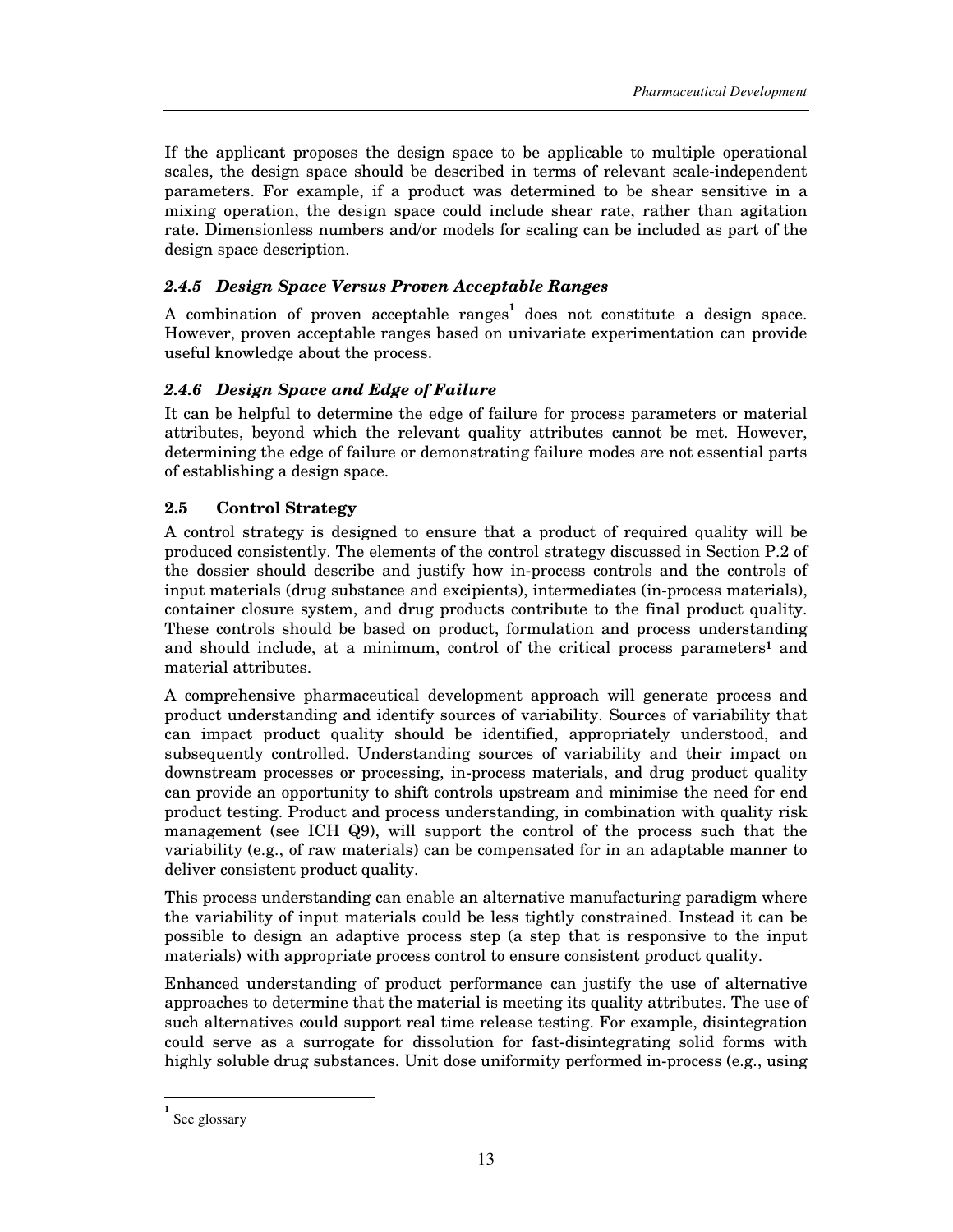weight variation coupled with near infrared (NIR) assay) can enable real time release testing and provide an increased level of quality assurance compared to the traditional end-product testing using compendial content uniformity standards. Real time release testing can replace end product testing, but does not replace the review and quality control steps called for under GMP to release the batch.

A control strategy can include, but is not limited to, the following:

- Control of input material attributes (e.g., drug substance, excipients, primary packaging materials) based on an understanding of their impact on processability or product quality;
- Product specification(s);
- Controls for unit operations that have an impact on downstream processing or product quality (e.g., the impact of drying on degradation, particle size distribution of the granulate on dissolution);
- In-process or real-time release testing in lieu of end-product testing (e.g. measurement and control of CQAs during processing);
- A monitoring program (e.g., full product testing at regular intervals) for verifying multivariate prediction models.

A control strategy can include different elements. For example, one element of the control strategy could rely on end-product testing, whereas another could depend on real-time release testing. The rationale for using these alternative approaches should be described in the submission.

Adoption of the principles in this guideline can support the justification of alternative approaches to the setting of specification attributes and acceptance criteria as described in Q6A and Q6B.

#### **2.6 Product Lifecycle Management and Continual Improvement**

Throughout the product lifecycle, companies have opportunities to evaluate innovative approaches to improve product quality (see ICH Q10).

Process performance can be monitored to ensure that it is working as anticipated to deliver product quality attributes as predicted by the design space. This monitoring could include trend analysis of the manufacturing process as additional experience is gained during routine manufacture. For certain design spaces using mathematical models, periodic maintenance could be useful to ensure the model's performance. The model maintenance is an example of activity that can be managed within a company's own internal quality system provided the design space is unchanged.

Expansion, reduction or redefinition of the design space could be desired upon gaining additional process knowledge. Change of design space is subject to regional requirements.

#### **3. SUBMISSION OF PHARMACEUTICAL DEVELOPMENT AND RELATED INFORMATION IN COMMON TECHNICAL DOCUMENTS (CTD) FORMAT**

Pharmaceutical development information is submitted in Section P.2 of the CTD. Other information resulting from pharmaceutical development studies could be accommodated by the CTD format in a number of different ways and some specific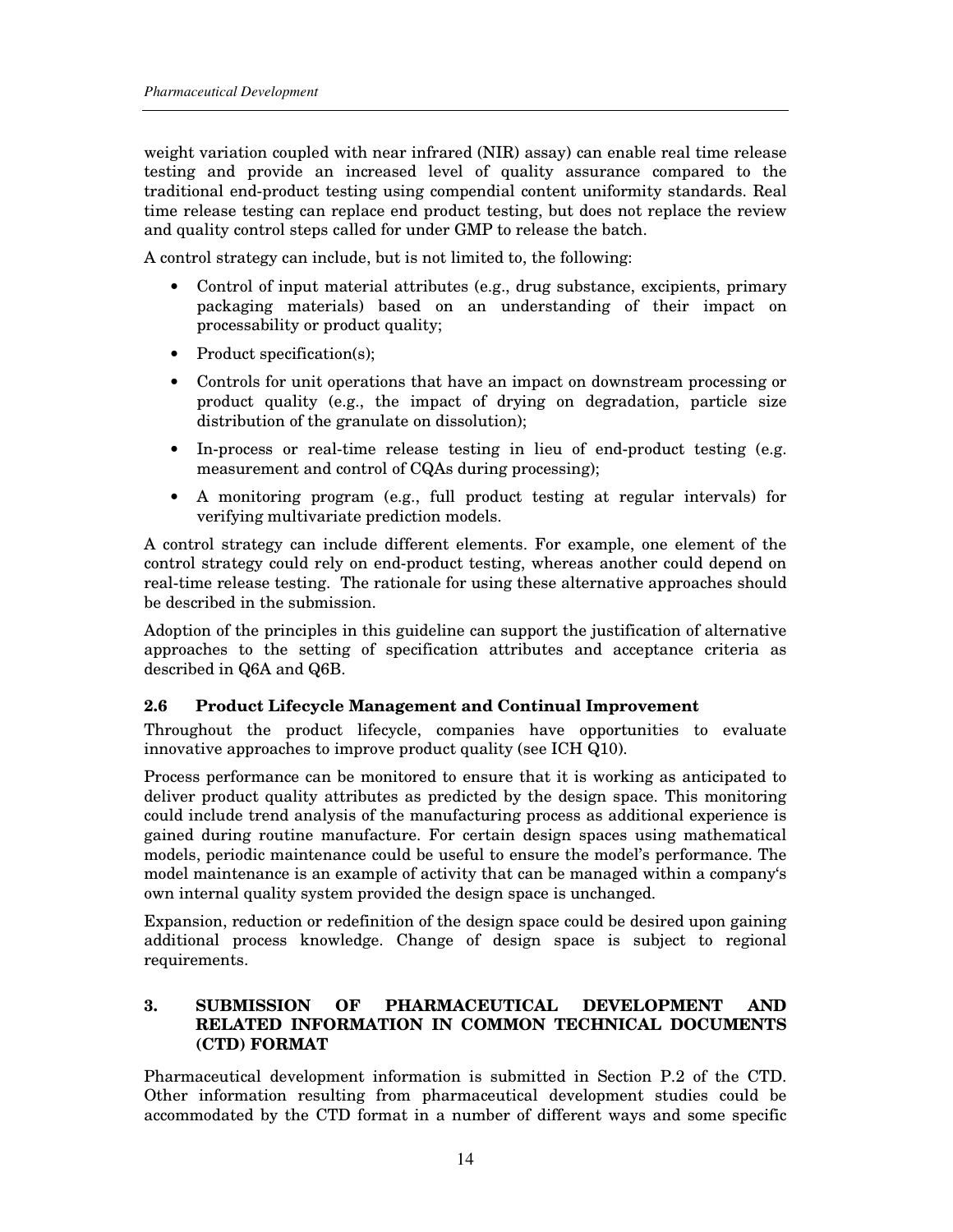suggestions are provided below. However, the applicant should clearly indicate where the different information is located. In addition to what is submitted in the application, certain aspects (e.g., product lifecycle management, continual improvement) of this guideline are handled under the applicant's pharmaceutical quality system (see ICH Q10).

#### **3.1 Quality Risk Management and Product and Process Development**

Quality risk management can be used at different stages during product and process development and manufacturing implementation. The assessments used to guide and justify development decisions can be included in the relevant sections of P.2. For example, risk analyses and functional relationships linking material attributes and process parameters to product CQAs can be included in P.2.1, P.2.2, and P.2.3. Risk analyses linking the design of the manufacturing process to product quality can be included in P.2.3.

#### **3.2 Design Space**

As an element of the proposed manufacturing process, the design space(s) can be described in the section of the application that includes the description of the manufacturing process and process controls (P.3.3). If appropriate, additional information can be provided in the section of the application that addresses the controls of critical steps and intermediates (P.3.4). The product and manufacturing process development sections of the application (P.2.1, P.2.2, and P.2.3) are appropriate places to summarise and describe product and process development studies that provide the basis for the design space(s). The relationship of the design space(s) to the overall control strategy can be discussed in the section of the application that includes the justification of the drug product specification (P.5.6).

#### **3.3 Control Strategy**

The section of the application that includes the justification of the drug product specification (P.5.6) is a good place to summarise the overall drug product control strategy. However, detailed information about input material controls and process controls should still be provided in the appropriate CTD format sections (e.g., drug substance section (S), control of excipients (P.4), description of manufacturing process and process controls (P.3.3), controls of critical steps and intermediates (P.3.4)).

#### **3.4 Drug Substance Related Information**

If drug substance CQAs have the potential to affect the CQAs or manufacturing process of the drug product, some discussion of drug substance CQAs can be appropriate in the pharmaceutical development section of the application (e.g., P.2.1).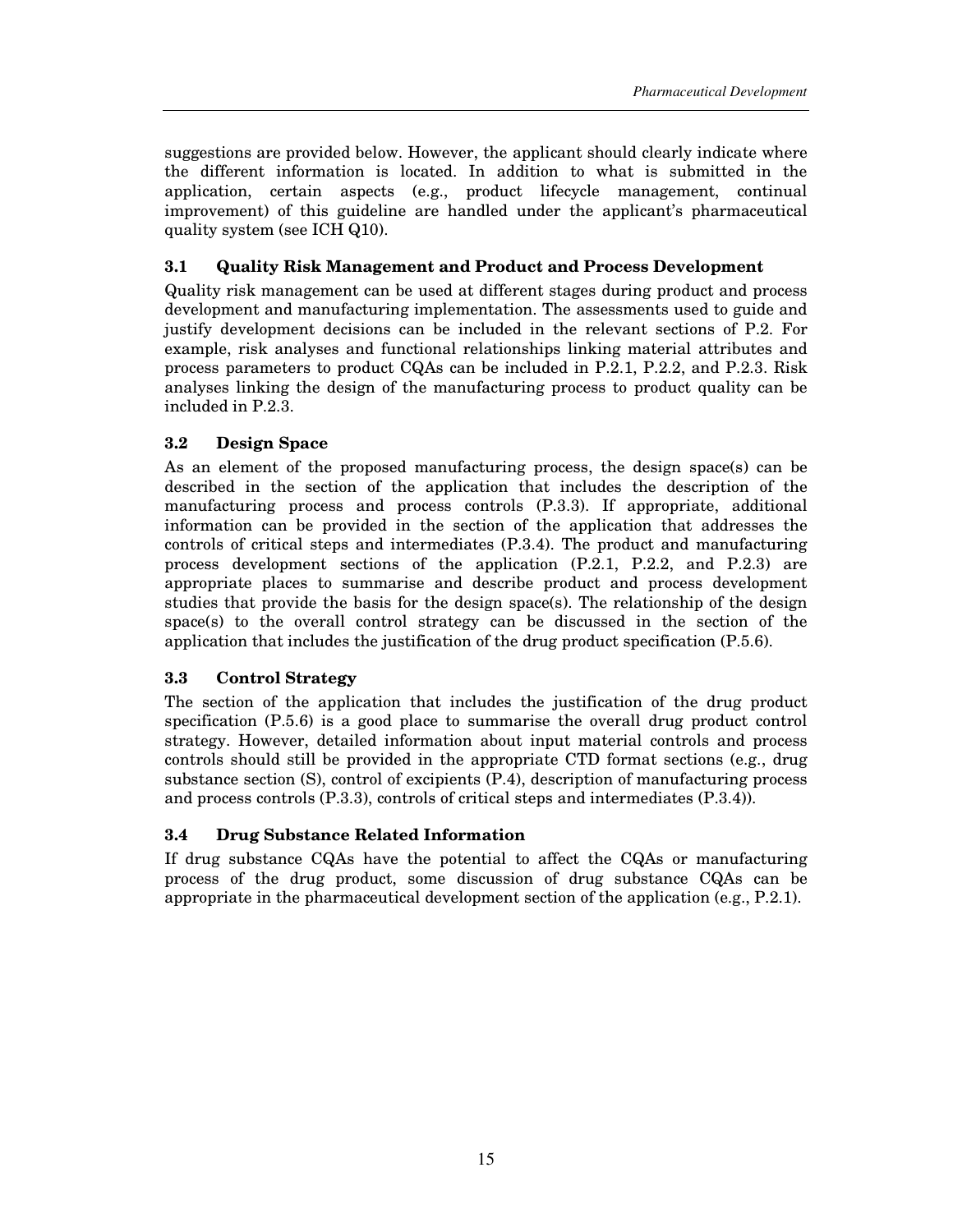#### **4. GLOSSARY**

#### **Control Strategy:**

A planned set of controls, derived from current product and process understanding that ensures process performance and product quality. The controls can include parameters and attributes related to drug substance and drug product materials and components, facility and equipment operating conditions, in-process controls, finished product specifications, and the associated methods and frequency of monitoring and control. (ICH Q10)

#### **Critical Process Parameter (CPP):**

A process parameter whose variability has an impact on a critical quality attribute and therefore should be monitored or controlled to ensure the process produces the desired quality.

#### **Critical Quality Attribute (CQA):**

A physical, chemical, biological or microbiological property or characteristic that should be within an appropriate limit, range, or distribution to ensure the desired product quality.

#### **Design Space:**

The multidimensional combination and interaction of input variables (e.g., material attributes) and process parameters that have been demonstrated to provide assurance of quality. Working within the design space is not considered as a change. Movement out of the design space is considered to be a change and would normally initiate a regulatory post approval change process. Design space is proposed by the applicant and is subject to regulatory assessment and approval (ICH Q8).

#### **Lifecycle:**

All phases in the life of a product from the initial development through marketing until the product's discontinuation (ICH Q8).

#### **Proven Acceptable Range:**

A characterised range of a process parameter for which operation within this range, while keeping other parameters constant, will result in producing a material meeting relevant quality criteria.

#### **Quality:**

The suitability of either a drug substance or a drug product for its intended use. This term includes such attributes as the identity, strength, and purity (ICH Q6A)*.* 

#### **Quality by Design (QbD):**

A systematic approach to development that begins with predefined objectives and emphasizes product and process understanding and process control, based on sound science and quality risk management.

#### **Quality Target Product Profile (QTPP):**

A prospective summary of the quality characteristics of a drug product that ideally will be achieved to ensure the desired quality, taking into account safety and efficacy of the drug product.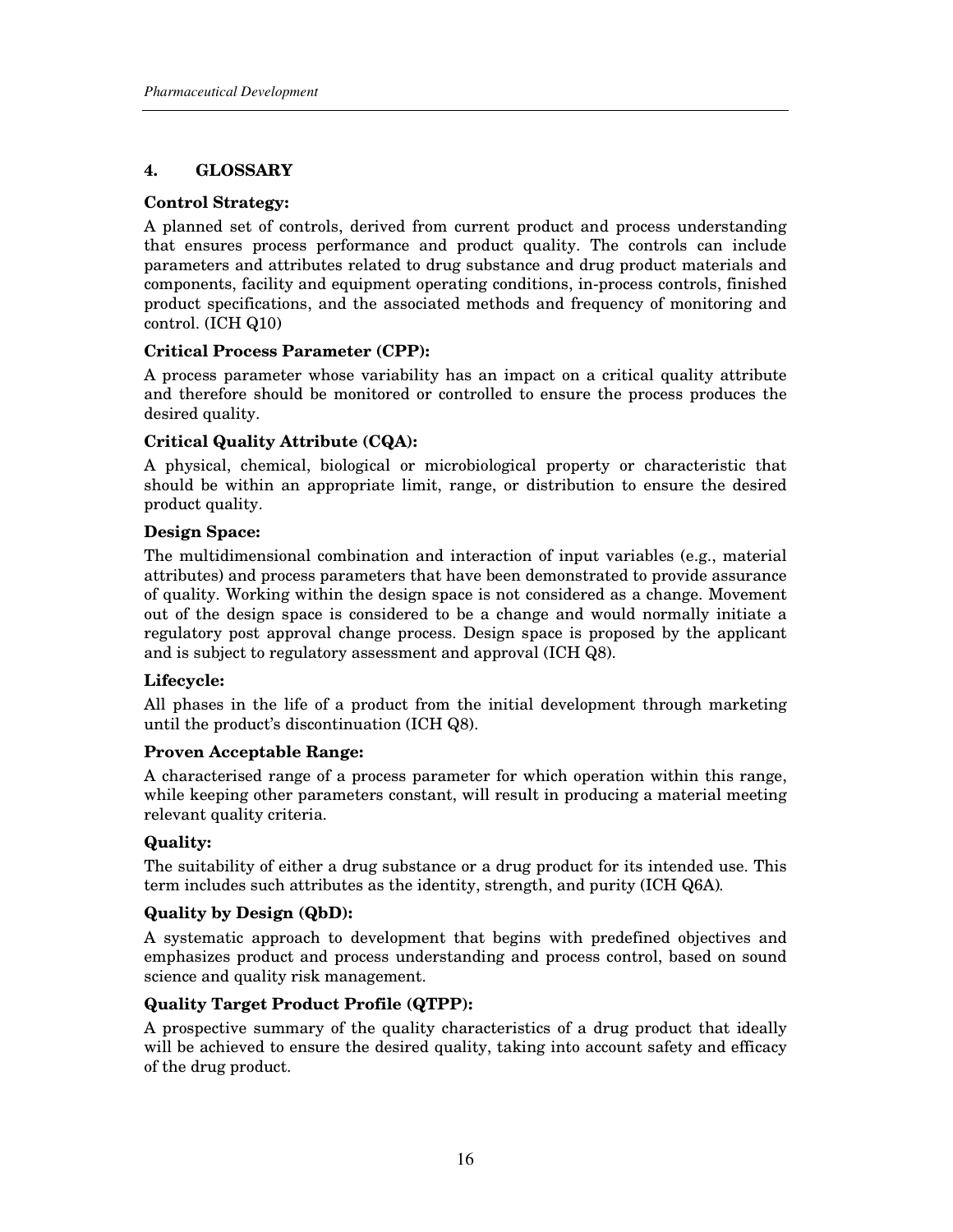#### **Real Time Release Testing:**

The ability to evaluate and ensure the quality of in-process and/or final product based on process data, which typically include a valid combination of measured material attributes and process controls.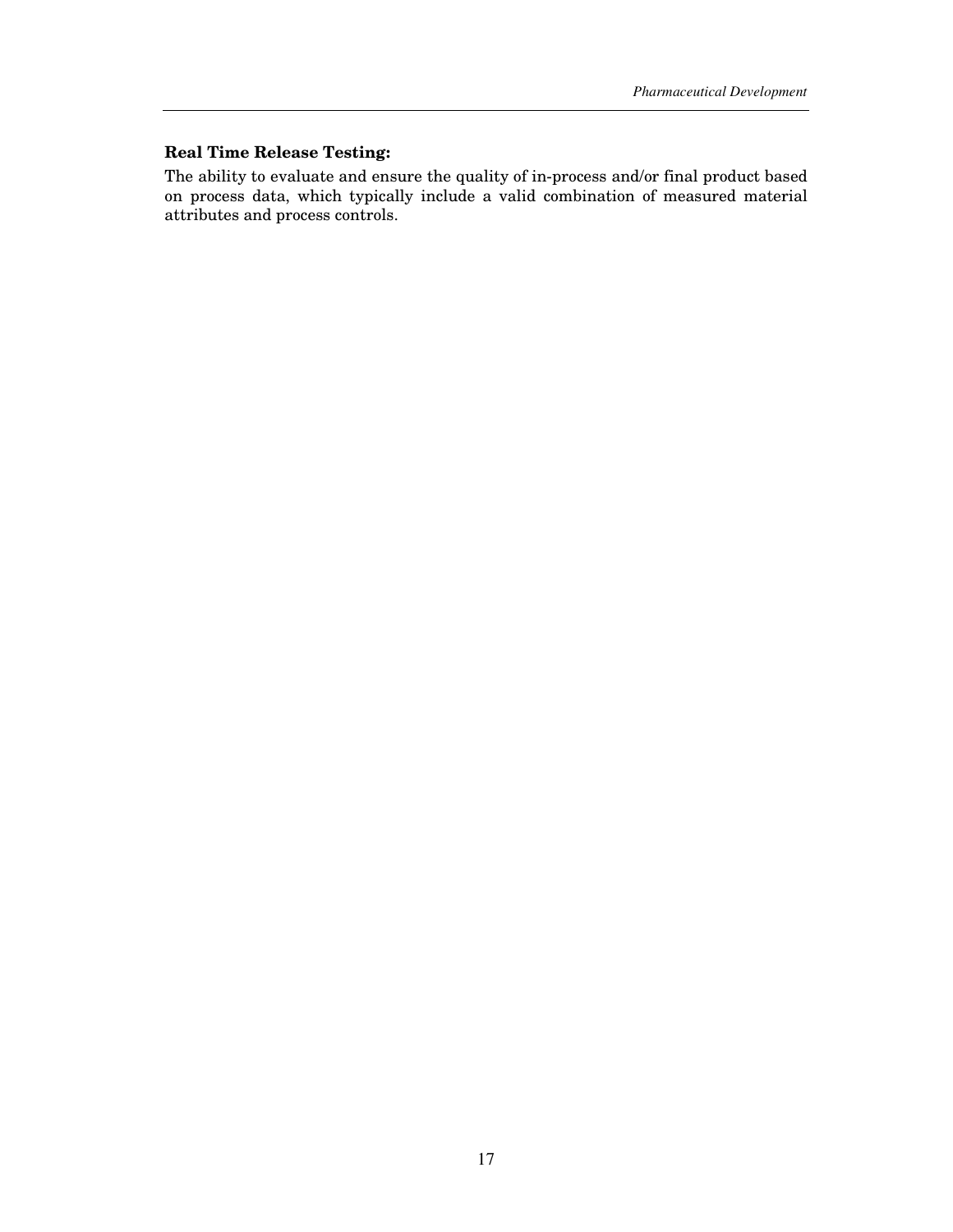#### **Appendix 1. Differing Approaches to Pharmaceutical Development**

The following table has been developed to illustrate some potential contrasts between what might be considered a minimal approach and an enhanced, quality by design approach regarding different aspects of pharmaceutical development and lifecycle management. The comparisons are shown merely to aid in the understanding of a range of potential approaches to pharmaceutical development and should not be considered to be all-encompassing. The table is not intended to specifically define the only approach a company could choose to follow. In the enhanced approach, establishing a design space or using real time release testing is not necesserily expected. Current practices in the pharmaceutical industry vary and typically lie between the two approaches presented in the table.

| Aspect                                          | <b>Minimal Approaches</b>                                                                          | <b>Enhanced, Quality by Design Approaches</b>                                                                                                                                                |  |
|-------------------------------------------------|----------------------------------------------------------------------------------------------------|----------------------------------------------------------------------------------------------------------------------------------------------------------------------------------------------|--|
| <b>Overall</b><br>Pharmaceutical<br>Development | • Mainly empirical<br>• Developmental research often<br>conducted one variable at a<br>time        | • Systematic, relating mechanistic<br>understanding of material attributes and<br>process parameters to drug product CQAs<br>• Multivariate experiments to understand<br>product and process |  |
|                                                 |                                                                                                    | • Establishment of design space                                                                                                                                                              |  |
|                                                 |                                                                                                    | • PAT tools utilised                                                                                                                                                                         |  |
| Manufacturing                                   | $\bullet$ Fixed                                                                                    | • Adjustable within design space                                                                                                                                                             |  |
| <b>Process</b>                                  | • Validation primarily based on<br>initial full-scale batches                                      | • Lifecycle approach to validation and, ideally,<br>continuous process verification                                                                                                          |  |
|                                                 | • Focus on optimisation and                                                                        | • Focus on control strategy and robustness                                                                                                                                                   |  |
|                                                 | reproducibility                                                                                    | • Use of statistical process control methods                                                                                                                                                 |  |
| <b>Process</b><br>Controls                      | • In-process tests primarily for<br>go/no go decisions                                             | • PAT tools utilised with appropriate feed<br>forward and feedback controls                                                                                                                  |  |
|                                                 | • Off-line analysis                                                                                | • Process operations tracked and trended to<br>support continual improvement efforts post-<br>approval                                                                                       |  |
| Product                                         | • Primary means of control                                                                         | • Part of the overall quality control strategy                                                                                                                                               |  |
| Specifications                                  | • Based on batch data available<br>at time of registration                                         | • Based on desired product performance with<br>relevant supportive data                                                                                                                      |  |
| <b>Control Strategy</b>                         | • Drug product quality controlled<br>primarily by intermediates (in-<br>process materials) and end | • Drug product quality ensured by risk-based<br>control strategy for well understood product<br>and process                                                                                  |  |
|                                                 | product testing                                                                                    | • Quality controls shifted upstream, with the<br>possibility of real-time release testing or<br>reduced end-product testing                                                                  |  |
| Lifecycle                                       | • Reactive (i.e., problem solving                                                                  | • Preventive action                                                                                                                                                                          |  |
| <b>Management</b>                               | and corrective action)                                                                             | • Continual improvement facilitated                                                                                                                                                          |  |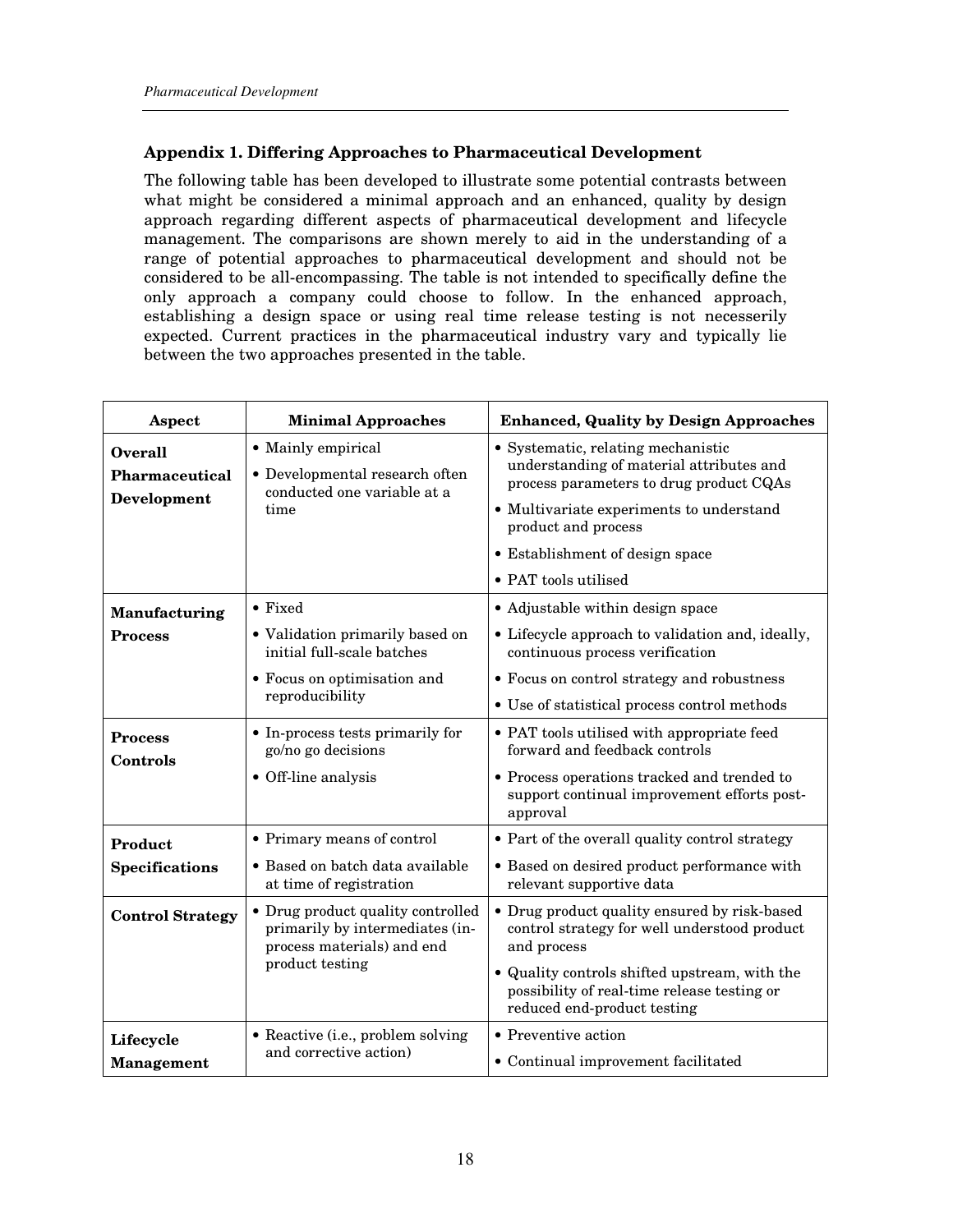#### **Appendix 2. Illustrative Examples**

#### A. Use of a risk assessment tool.

For example, a cross-functional team of experts could work together to develop an Ishikawa (fishbone) diagram that identifies potential variables which can have an impact on the desired quality attribute. The team could then rank the variables based on probability, severity, and detectability using failure mode effects analysis (FMEA) or similar tools based on prior knowledge and initial experimental data. Design of experiments or other experimental approaches could then be used to evaluate the impact of the higher ranked variables, to gain greater understanding of the process, and to develop a proper control strategy.

#### Ishikawa Diagram

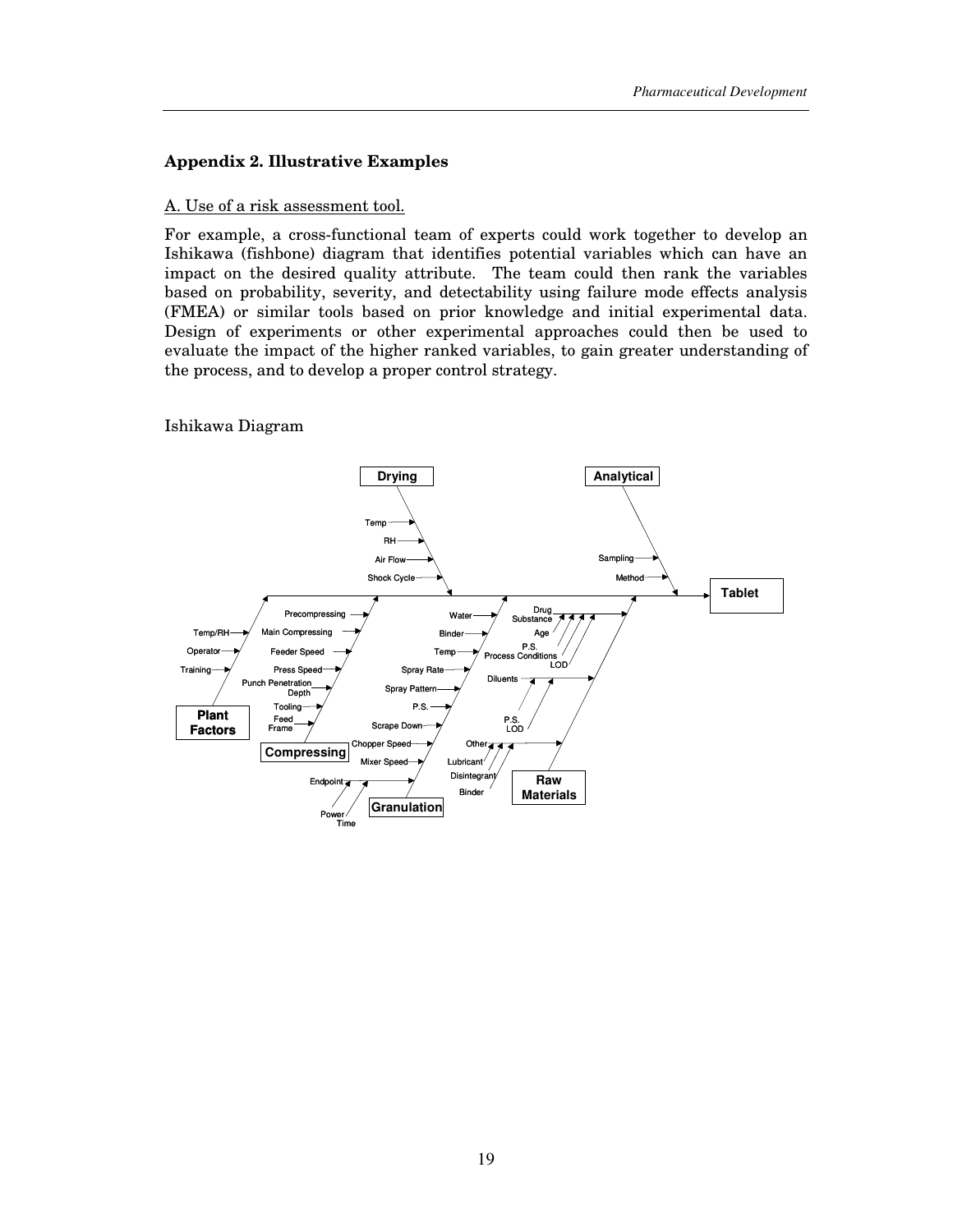#### B. Depiction of interactions

The figure below depicts the presence or absence of interactions among three process parameters on the level of degradation product Y. The figure shows a series of twodimensional plots showing the effect of interactions among three process parameters (initial moisture content, temperature, mean particle size) of the drying operation of a granulate (drug product intermediate) on degradation product Y. The relative slopes of the lines or curves within a plot indicate if interaction is present. In this example, initial moisture content and temperature are interacting; but initial moisture content and mean particle size are not, nor are temperature and mean particle size.

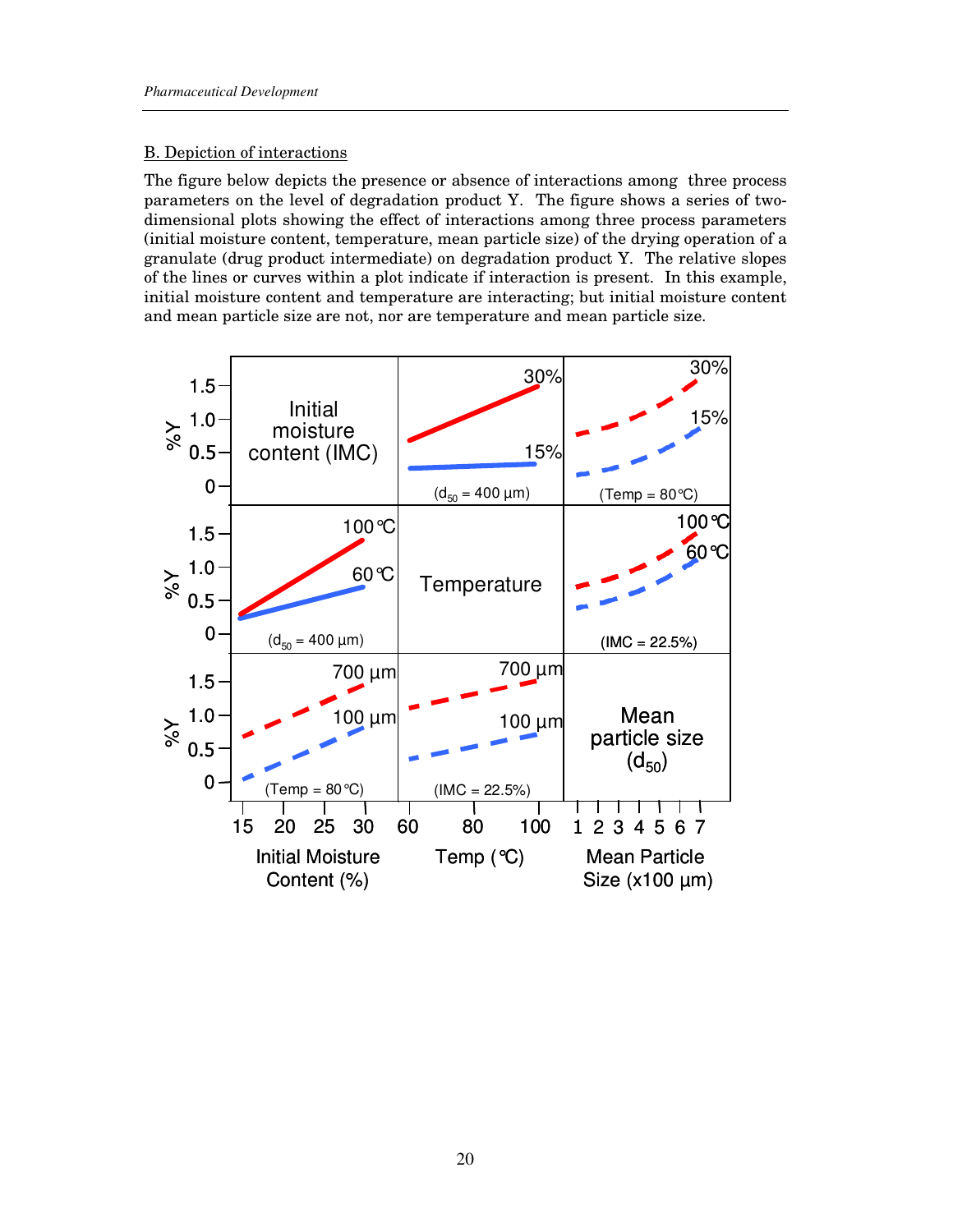#### C. Presentations of design space

**Example 1:** Response graphs for dissolution are depicted as a surface plot (Figure 1a) and a contour plot (Figure 1b). Parameters 1 and 2 are factors of a granulation operation that affect the dissolution rate of a tablet (e.g., excipient attribute, water amount, granule size.)





Figure 1a: Response surface plot of dissolution as a function of two parameters of a granulation operation. Dissolution above 80% is desired.



Figure 1b: Contour plot of dissolution from example 1a.



Figure 1c: Design space for granulation parameters, defined by a non-linear combination of their ranges, that delivers satisfactory dissolution (i.e., >80%).

Figure 1d: Design space for granulation parameters, defined by a linear combination of their ranges, that delivers satisfactory dissolution (i.e., >80%).

Two examples are given of potential design spaces. In Figure 1c, the design space is defined by a non-linear combination of parameter ranges that delivers the dissolution critical quality attribute. In this example, the design space is expressed by the response surface equation resolved at the limit for satisfactory response (i.e.,80% dissolution). The acceptable range of one parameter is dependent on the value of the other. For example:

- *If Parameter 1 has a value of 46, then Parameter 2 has a range of 0 and 1.5* 

- *If Parameter 2 has a value of 0.8, then Parameter 1 has a range of 43 and 54*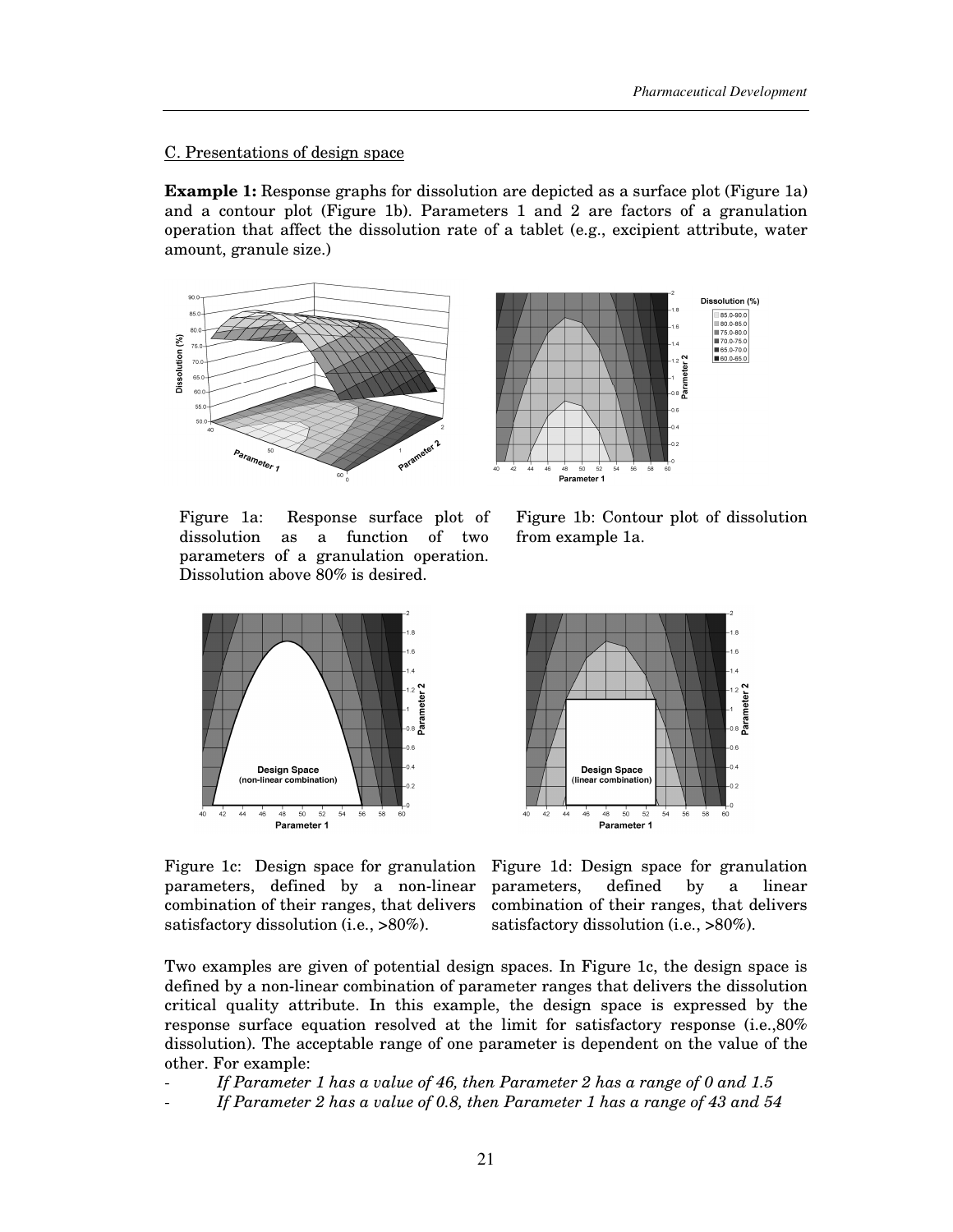The approach in Figure 1c allows the maximum range of operation to achieve the desired dissolution rate. In Figure 1d, the design space is defined as a smaller range, based on a linear combination of parameters.

- *Parameter 1 has a range of 44 and 53*  - *Parameter 2 has a range of 0 and 1.1*
- 

While the approach in Figure 1d is more limiting, the applicant may prefer it for operational simplicity.

This example discusses only two parameters and thus can readily be presented graphically. When multiple parameters are involved, the design space can be presented for two parameters, in a manner similar to the examples shown above, at different values (e.g., high, middle, low) within the range of the third parameter, the fourth parameter, and so on. Alternatively, the design space can be explained mathematically through equations describing relationships between parameters for successful operation.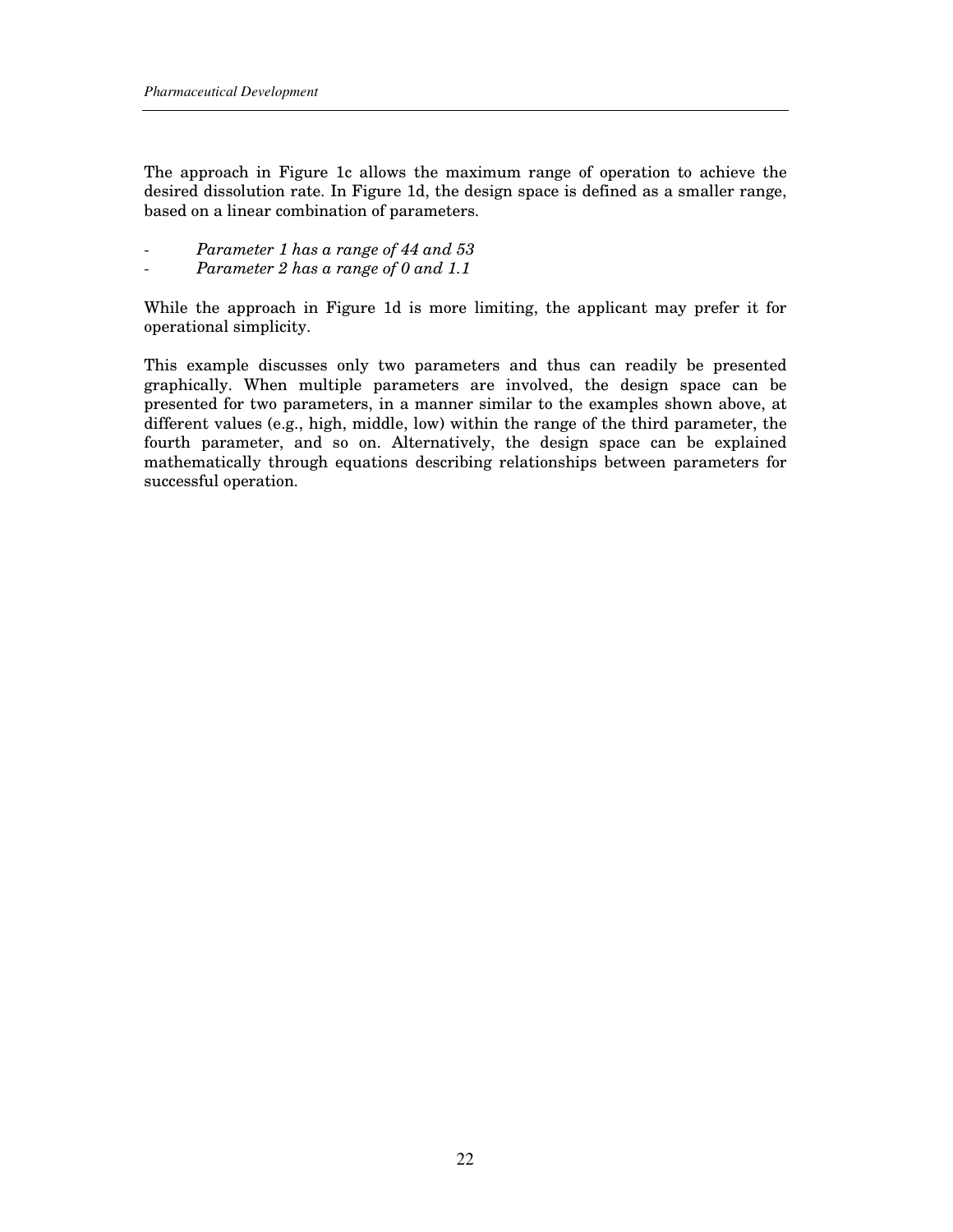**Example 2**: Design space determined from the common region of successful operating ranges for multiple CQAs. The relations of two CQAs, i.e., tablet friability and dissolution, to two process parameters of a granulation operation are shown in Figures 2a and 2b. Parameters 1 and 2 are factors of a granulation operation that affect the dissolution rate of a tablet (e.g., excipient attribute, water amount, granule size). Figure 2c shows the overlap of these regions and the maximum ranges of the proposed design space. The applicant can elect to use the entire region as the design space, or some subset thereof.





Figure 2a: Contour plot of dissolution as a function of Parameters 1 and 2.

Figure 2b: Contour plot of friability as a function of Parameters 1 and 2.



Figure 2c: Proposed design space, comprised of the overlap region of ranges for friability and or dissolution.